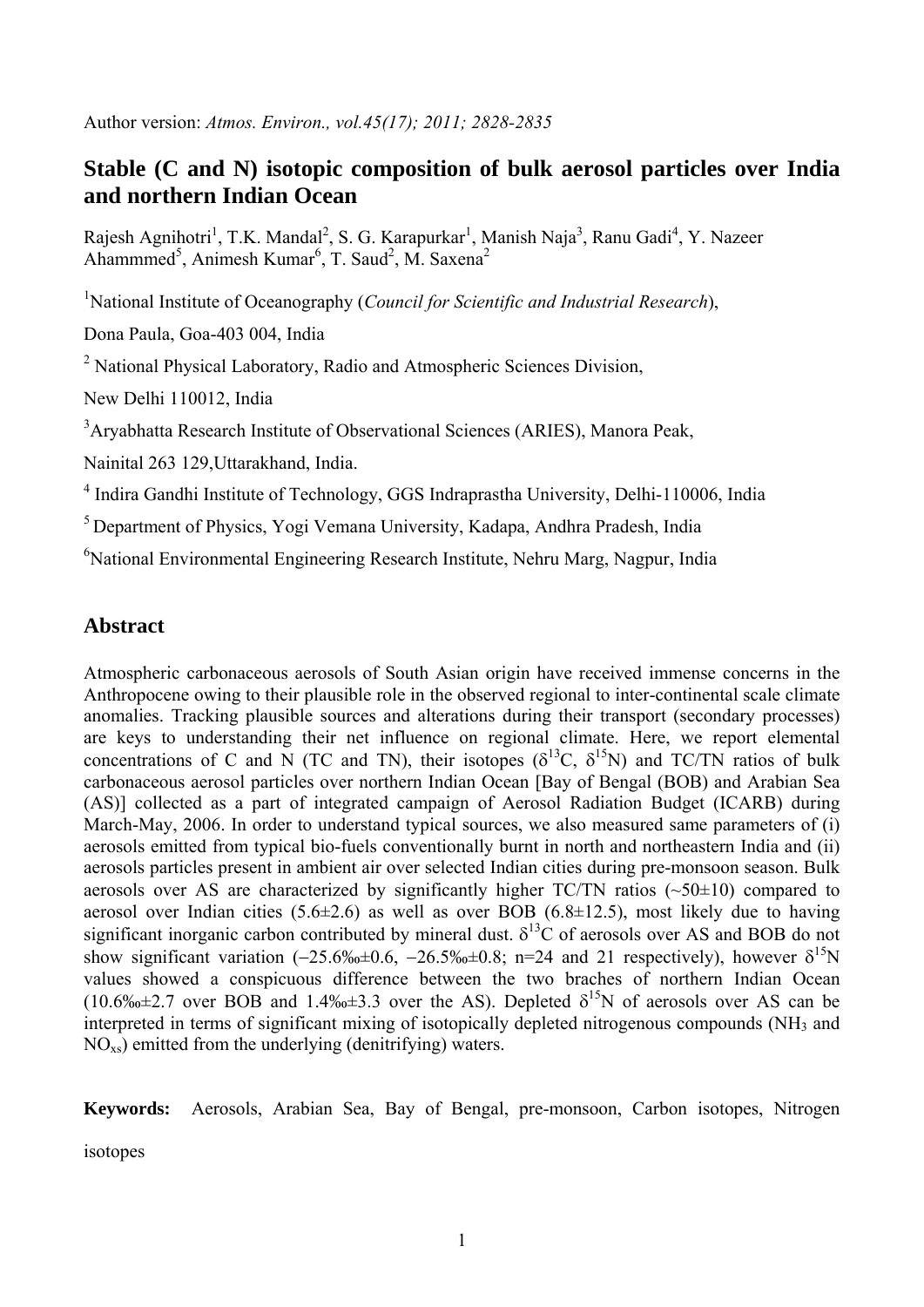### **1. Introduction**

Atmospheric carbonaceous aerosols are micron size solid particles suspended in gaseousliquid media present in lower tropospheric air. They are by-products of various natural (viz. mineral dust, sea salt spray, forest vegetation pollen etc.) and anthropogenic energy production activities (partial and complete combustion of live vegetation, biomass and fossil fuel). Aerosols, in addition to just scattering/ absorbing incoming solar radiation also provide active sites for the uptake of several chemical species and trace gases. These secondary uptakes on primary aerosols can result in their modified radiative as well as hydro-chemical properties. Due to lack of detailed knowledge of these effects, net role of carbonaceous aerosols remain highly uncertain in determining net climatic influence especially in South Asian region (Ramanathan et al., 2001; IPCC, 2007). Biomass and fossil fuel combustion are thought to be major anthropogenic sources of carbonaceous aerosols causing atmospheric smog and haze (Novakov et al., 2000), while industrial emissions and agricultural soils are also potential sources of anthropogenic aerosols. Atmospheric aerosols originating from thickly populated and rapidly developing South Asia have been assumed to affect regional as well as global climate potentially on intra-seasonal to inter-annual timescales (Goswami et al., 2006). Several recent researches have attempted to discern and quantify contributions from burning of live biomass and fossil fuel combustion proportion of anthropogenic sources of aerosols in South Asia in order to assess their net radiative and hydrological impact on regional climate using different approaches (Mayol-Bracero et al., 2002; Gustafsson et al., 2009; Kripa Ram & Sarin, 2010; Sudheer & Sarin, 2008). For instance, during the Indian Ocean Experiment (INDOEX), obtained data on aerosol samples collected over Indian Ocean showed that bulk of carbonaceous aerosols originated mainly from biomass/ bio-fuel burning  $(\sim 75\%)$  and had high concentrations of potassium (K) (Guozzatti et al., 2003; Kulshrestha et al., 2001). These studies suggested that biomass-biofuel burning in south Asia has large influences on concentration as well as composition of aerosols originating from these regions. During pre-monsoon period, low level northerly and north-easterly winds carry pollutants adhered to the ambient atmospheric aerosols from south-east Asia to oceanic regions. However, source characterization of carbonaceous aerosols over northern Indian Ocean AS and BOB especially during pre-monsoon period (February-May) is still not well studied using isotopic data. Marine processes occurring in both branches of northern Indian Ocean i.e. the AS and the BOB are capable of influencing overlying air-masses and thereby aerosol chemical composition. It is known that the AS acts as a source of several important greenhouse gases (e.g.  $CO_2$ ,  $CH_4$ ,  $N_2O$ etc.) (Naqvi et al., 2006; and references therein). In contrast, the BOB acts as a 'sink' for several greenhouse gases as it presents thickest fresh water lens produced by high riverine/ fresh water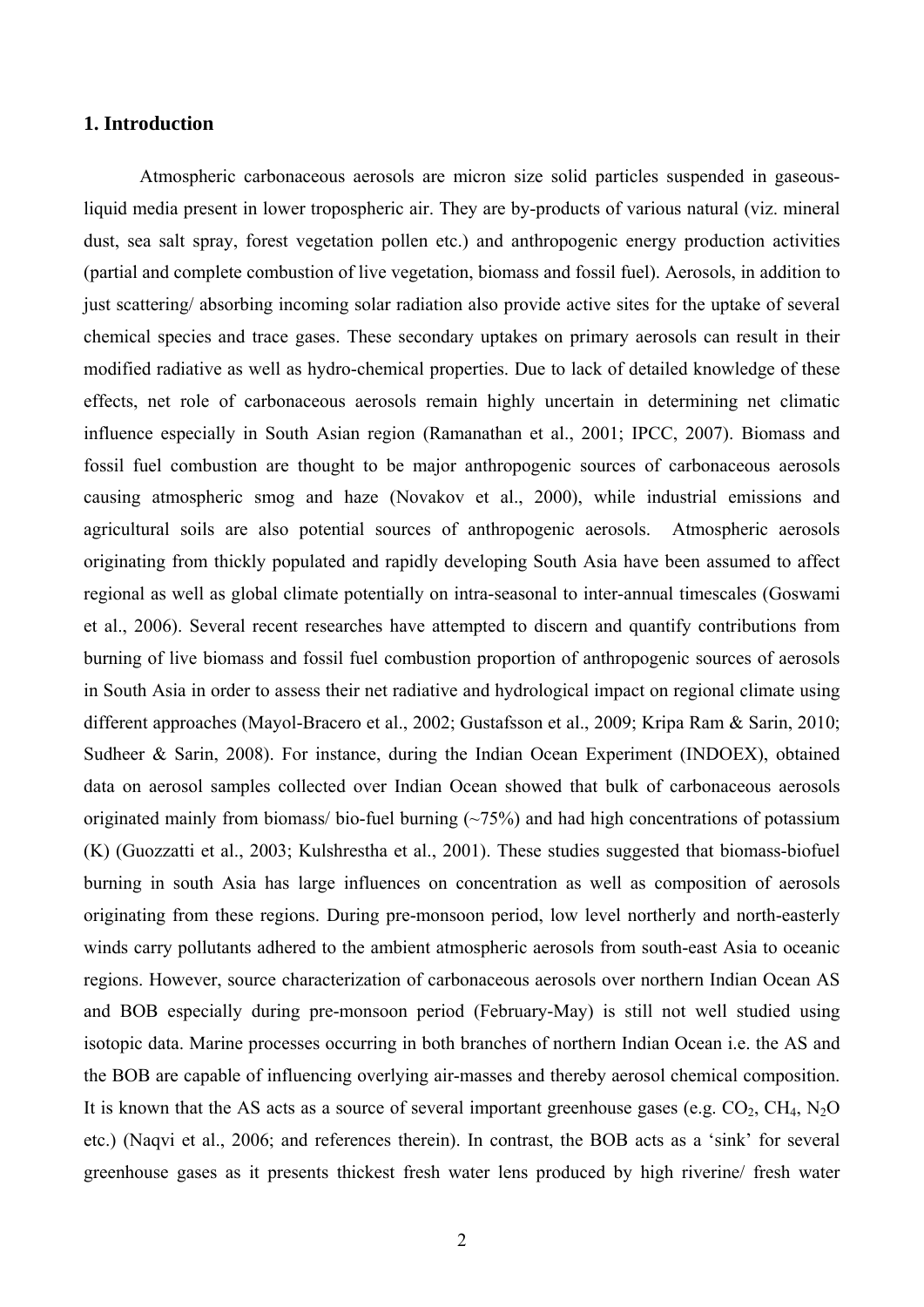discharge from major river-systems e.g. Ganga- Brahmaputra from northeastern and Krishna-Godavari from central India and Bangladesh (DileepKumar et al., 1996). These contrasting features of these marine regimes are thus expected to have an influence on composition of primary aerosols present in overlying air-mass.

Stable isotopes of C and N ( $\delta^{13}$ C and  $\delta^{15}$ N) have been well exploited for decoding and tracking biogeochemical processes in oceanography and limnology. In case of aerosols; Court et al. (1981) was probably the first one to suggest utility of C isotopes in identifying urban air particulate sources.  $\delta^{13}$ C in conjunction with ratios of black carbon /total carbon (BC/TC) were utilized to deduce biomass burning emissions from different tropical ecosystems (Cashier et al., 1986). Widory et al. (2004) used combination of C and Pb isotopes to identify and semi-quantify aerosol sources such as road traffic versus industrial emissions in a typical urban environment of Paris city.  $\delta^{13}$ C together with  $\delta^{15}N$  of aerosols was used discerning C-3 versus C-4 vegetation type (Martinelli et al., 2002, Kelly et al., 2005). Likewise, Moore (1977) pioneered the use of  $\delta^{15}N$  of NH<sub>4</sub><sup>+</sup> and NO<sub>3</sub><sup>-</sup> in aerosols to investigate atmospheric N cycling. Thereafter,  $\delta^{15}N$  has been widely used several studies (Heaton et al., 1997; Kawamura et al., 2004; Russell et al., 1998; Turekian et al., 1998; Widory, 2007; Yeatman et al., 2001a&b).

 However, exploitation of C and N isotopes of aerosols for characterizing possible potential sources has been limited in Southeast Asia. Here, we report a detailed stable isotopic study of bulk carbonaceous aerosol particles over northern Indian Ocean (the BOB and AS) collected during premonsoon season (March-May) of year 2006, as a part of integrated campaign of Aerosol Radiation Budget (ICARB) programme. To characterize characteristic sources isotopically, we also collected total of 19 aerosols samples from different urban locations of India such as Bhubneshwar, Delhi, Nanital, Anantpur Nagpur and Goa including areas representing heavy road traffic (Delhi-Mathura highway) and industrial emission. In addition, we also measured  $\delta^{13}C$  and  $\delta^{15}N$  of aerosols emitted from combustion of the typical biomasses and bio-fuel (coal) conventionally burnt for energy production in the north and northeast India. This study thus provides the first detailed stable isotopic benchmark data of atmospheric carbonaceous aerosols from India and nearby seas. Major outcome of this study is to find a clear difference between aerosols over AS and BOB plus aerosols over selected Indian cities in terms of significantly higher TC/TN ratios most likely owing to having significant inorganic carbon contributed by mineral dust and significantly lower  $\delta^{15}N$ , indicative of significant mixing of isotopically depleted N compounds  $(NH_3, NO_{xs})$  emitting from underlying denitrifying AS.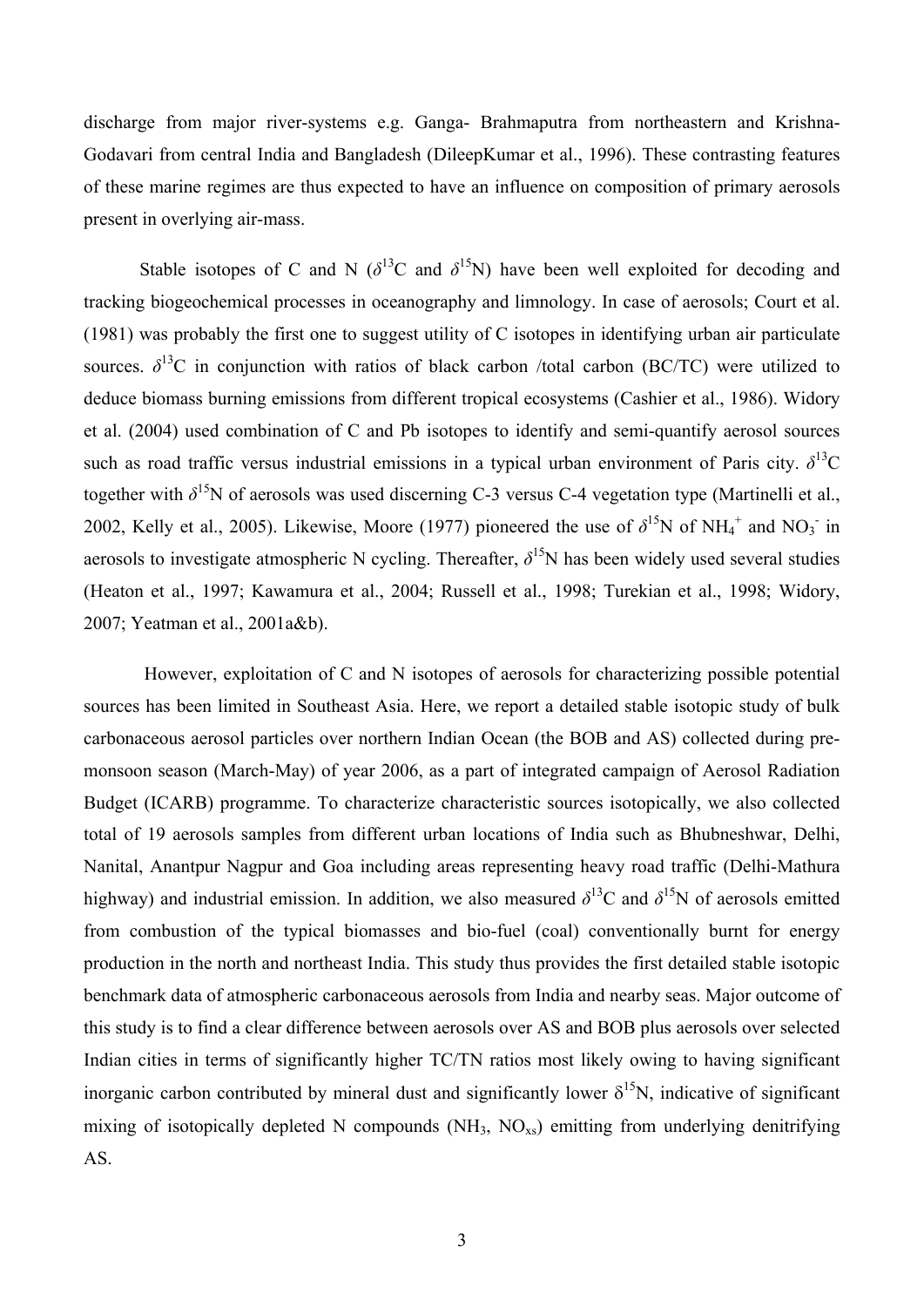### **2. Sample collection and Methodology**

Aerosol samples were collected using high volume sampler (HVS, Envirotech, APM -410) with quartz fiber filter as collection substrate from the oceanic environments of BOB and AS, *onboard* cruise *ORV Sagar kanya* (SK-223) during pre monsoon season (March 2006 to May 2006). The sampler was operated at an average rate of  $\sim 1.12 \text{ m}^3 \cdot \text{min}^{-1}$ , which was calibrated in laboratory before and confirmed after the cruise. The preconditioned (by first heating to 100°C and then desiccating) collection substrates were tare-weighed using a Sartorius five decimal balance (sensitivity of  $\pm 0.01$  mg) and kept in separate polythene bags, sealed and taken to ship, along with the sampler. The collection substrate was mounted carefully on the sampler installed at the front end of the ship deck (~10 meters above sea level), which enables the sampling of marine air from the front uncontaminated by the ship exhaust. The aerosol-laden substrates were sealed individually and brought to laboratory for analysis. From the quartz filter of size 20.3×25.4 cm containing aerosols, 5×5 cm portions were cut and kept for analyses of C and N isotopes. From these portions, actual isotopic analyses were made using two to three aliquots of 11 mm diameter circular (hole-punched) sub-portions. These sub-portions were placed in clean Tin cups (size  $12\times4.5$  mm) and made round pellets which were then combusted in a *Euro-Vector* Elemental Analyzer (EA) coupled with a *Delta V plus* stable isotope mass spectrometer (*Thermo®*) in a continuous flow mode. During combustion of packed cups (at 1050°C), flash combustion takes place in the presence of high purity O2. Evolved gases are passed through reduction furnace (at 670°C) filled with activated metallic copper that reduces the oxides of nitrogen  $(NO_x)$  to  $N_2$ . Dry helium (5.5grade) is used as carrier gas for sample introduction. Gas streams are then passed through a moisture-trap filled with magnesium perchlorate (MgClO4) ensuring removal of moisture and separated using gas chromatograph (at 50°C) before being introduced to open split of the *Delta* IRMS. <sup>13</sup>C/<sup>12</sup>C and <sup>15</sup>N/<sup>14</sup>N ratios of sample gases are then measured with respect to automated injections of standard (calibrated)  $CO<sub>2</sub>$  and N<sub>2</sub> gases. Final results are expressed as  $\delta^{13}C$  and  $\delta^{15}N$  relative to PDB and atmospheric N<sub>2</sub> standards respectively, and defined as-

$$
\delta^{13}
$$
C and  $\delta^{15}$ N = ((R<sub>sample</sub>-R<sub>standard</sub>)/R<sub>standard</sub>) × 1000 -  
---  
---(1)

where  $R = {}^{13}C/{}^{12}C$  and  ${}^{15}N/{}^{14}N$ 

Primary calibration of the elemental and isotopic data was accomplished using a laboratory standard (ε-Amino-n-Caproic acid, C6H15NO2; *ACA*) supplied by Prof. Mark A. Altabet (SMAST-UMASSD)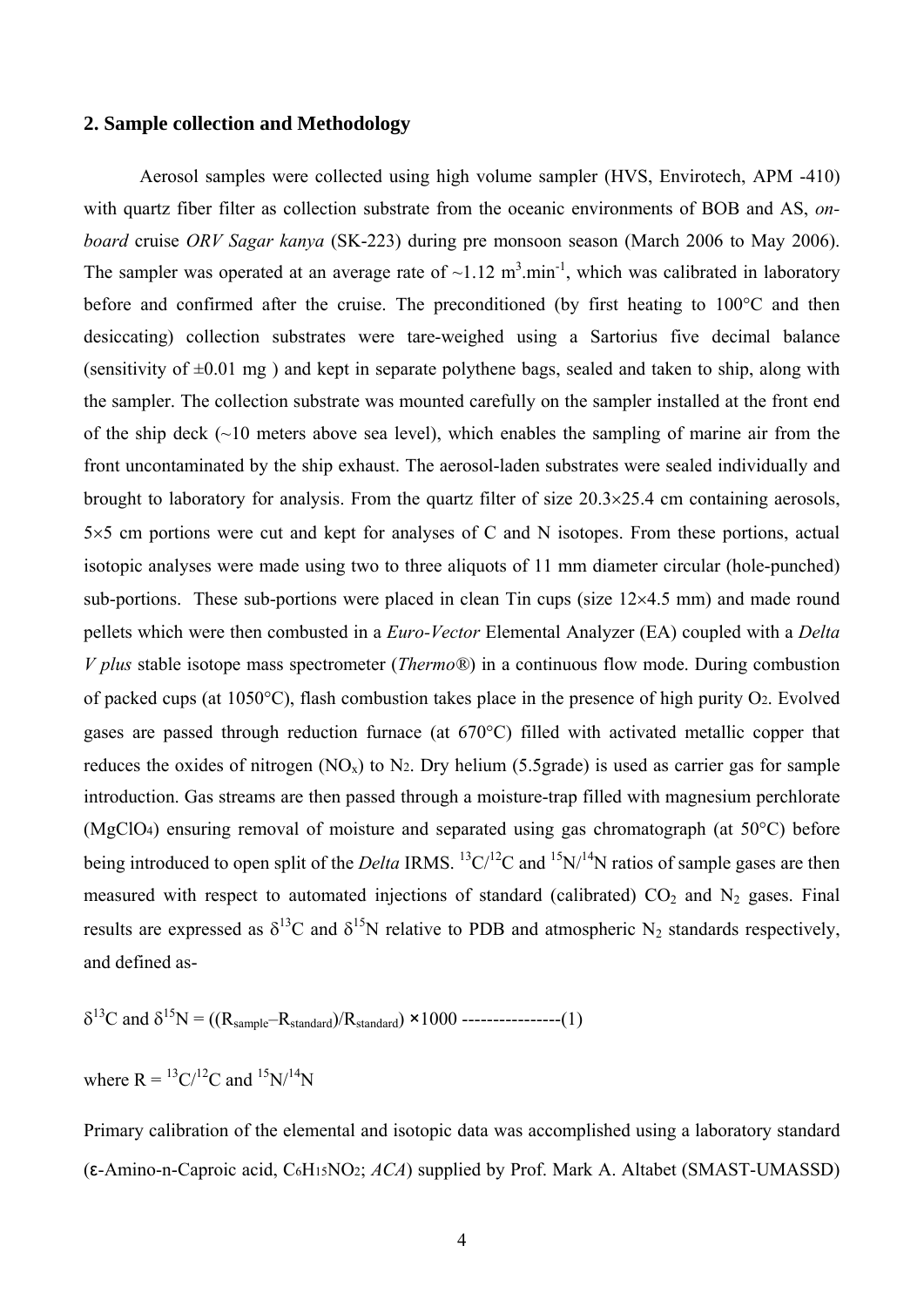USA. Reported  $\delta^{15}N$  and  $\delta^{13}C$  values of ACA are 4.6‰ and -25.3‰ respectively. TC and TN contents in samples were also calculated from a calibration curve made of four *ACA* standards ranging from 1-4 μmole for N and 6-24 μmole for C. A laboratory standard COD was also used as control for analytical precision. We also ran several aliquots of aerosol filter in duplicates (total 5); their reproducibilities were within 0.5‰ for N and 0.3‰ for C isotopes. Similarly overall uncertainties for TC and TN concentrations were better than 2 and 3.5% respectively. We also estimated blanks from same size aliquots of pre-combusted quartz filters. N contents of blanks were almost negligible ( $\leq$ 50mv), while C contents of blank filter aliquots varied between 0.4-0.72 µmoles which is about 10-12 times smaller than the minimum analyte signal of C typically measured. TC concentrations have been corrected for mean blank filter value (i.e. 0.6 μmole); whereas we have not made blank corrections in the isotopic data of  $\delta^{15}N$  and  $\delta^{13}C$ .

Experimental setup adopted for the collection of carbonaceous aerosol particles being emitted from various bio-fuels (Table 3) is described in Parashar et al. (2005). Generally, ~50 gm of bio-fuel substance was burnt under controlled conditions typically for time range of 8-18 minutes. Emitted aerosols were collected on pre-combusted quartz fiber filters installed on high volume aerosol sampler operating at  $1.12 \text{ m}^3 \cdot \text{min}^{-1}$  flow rate.

#### **3. Results**

Data of elemental concentrations (TC and TN) and isotopic ratios ( $\delta^{13}$ C and  $\delta^{15}$ N) of bulk aerosols collected at different locales of northern Indian Ocean (AS and BOB) during pre-monsoon period are presented in Table 1. Same parameters measured for aerosols collected over different continental locations over India during pre-monsoon season (February to March, 2009) are presented in Table 2. As aerosol sampling over Panaji (Goa) was accomplished using low volume filtration system (kept at NIO  $7<sup>th</sup>$  floor roof,  $\sim$ 21m above ground) to investigate isotopic signatures, isotopic data of these samples are reported in the Table 2. Table 3 contains data of aerosols emitted from combustion of some typical vegetation types, normally cultivated and burnt on tropical soil of India. Table 3 also contains data of aerosols emitted during coal combustion. Spatial variations of these parameters over land and marine realms (AS and BOB) are shown pictorially in Figs.-1 and 2 while Fig.-3 shows plots of  $\delta^{13}C$  and  $\delta^{15}N$  of aerosols over BOB and AS against their respective TC and TN concentrations. Spatial variability of the data is discussed region-wise in the following sections.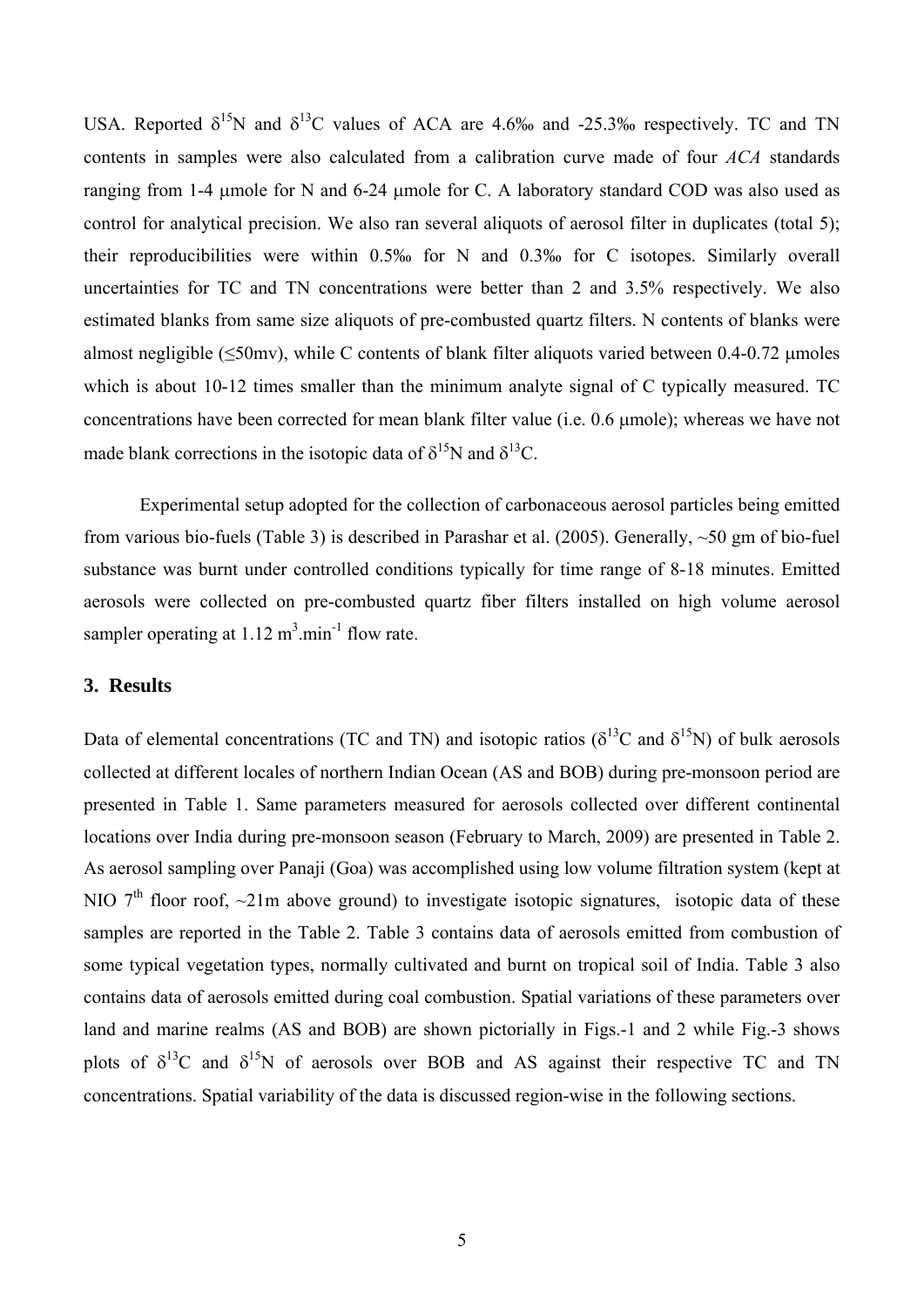# **3.1 Variations in TC, TN concentrations, TC/TN wt. ratios and isotopes (**δ**13C,** δ**15N) of bulk aerosol particles present over oceanic realms (BOB and AS)**

TC and TN of aerosols over BOB vary in the ranges  $8.4\pm13.3$  and  $1.8\pm0.9$   $\mu$ g.m<sup>-3</sup> respectively, while  $\delta^{13}$ C and  $\delta^{15}$ N of aerosols over BOB vary in a narrow range of -25.6 (Average)±0.6‰ (SD) and 10.8±2.5‰, respectively. TC/TN wt. ratios of aerosols over BOB generally show lower values except southern BOB and overall vary in a range 6.8±12.5 (Fig.-2c). TC of aerosols over AS show significantly higher values and vary in the range  $35.2\pm9.7 \,\mu g.m^{-3}$  compared to TN concentrations that vary in the range 0.72±0.2 μg.m-3. Thereby, TC/TN wt. ratios of aerosols over AS show considerable higher values and vary in the range 50 $\pm$ 10 (Fig.-2c).  $\delta^{13}$ C and  $\delta^{15}$ N of aerosol particles over AS vary in relatively narrow ranges i.e.  $-26.5\pm0.8\%$  and  $1.4\pm3.4\%$  respectively.  $\delta^{13}$ C and  $\delta^{15}$ N of aerosols show weak positive correlations with respective TC and TN concentrations in case of aerosols over BOB (Fig. 3a,b), while poorer statistical relationships were observed in case of aerosols over AS (Fig. 3c,d). Likewise,  $\delta^{13}C$  and  $\delta^{15}N$  of aerosols over BOB show positive correlation while aerosols over AS do not any relationship between the two (Fig. 3e,f).

# **3.2 TC, TN, TC/TN wt. ratios and** δ**13C &** δ**15N of bulk aerosol particles present over Indian cities**

 $\delta^{13}$ C and  $\delta^{15}$ N of aerosol particles present over continental stations (Table 2) vary in ranges  $-25.4\pm0.7\%$  and  $8.1\pm3\%$  respectively.  $\delta^{15}N$  of aerosol over coastal city Panaji (Goa) station show much depleted values 4±2‰ compare to those over other cities. TC and TN over these cities (except Goa) vary in the ranges  $26.4 \pm 12$  and  $6 \pm 5$   $\mu$ g.m<sup>-3</sup>. TC/TN wt. ratios of aerosols over these cities vary in a range 5.6 $\pm$ 2.6.  $\delta^{13}$ C,  $\delta^{15}$ N and TN of aerosol particles over heavy road traffic and industrial areas also fall in same range i.e. ~−25.2‰, ~9‰ and ~4μg.m-3, respectively. However, corresponding TC of aerosols from heavily polluted sources were considerably higher by a factor of 2-4, resulting in higher TC/TN wt. ratios (Table 2).

# **3.3 TC, TN, TC/TN wt. ratios,** δ**13C &** δ**15N of bulk aerosol particles emitted from typical biofuels**

Aerosols emitted from combustion of typical vegetation types that are normally cultivated and burnt on tropical soil of India (Table 3) show narrow range for  $\delta^{13}$ C i.e.  $-27.9\pm1.1\%$ . However,  $\delta^{15}$ N show larger variability with values ranging 13.2±4.2‰. Leguminous plants e.g. Arhar and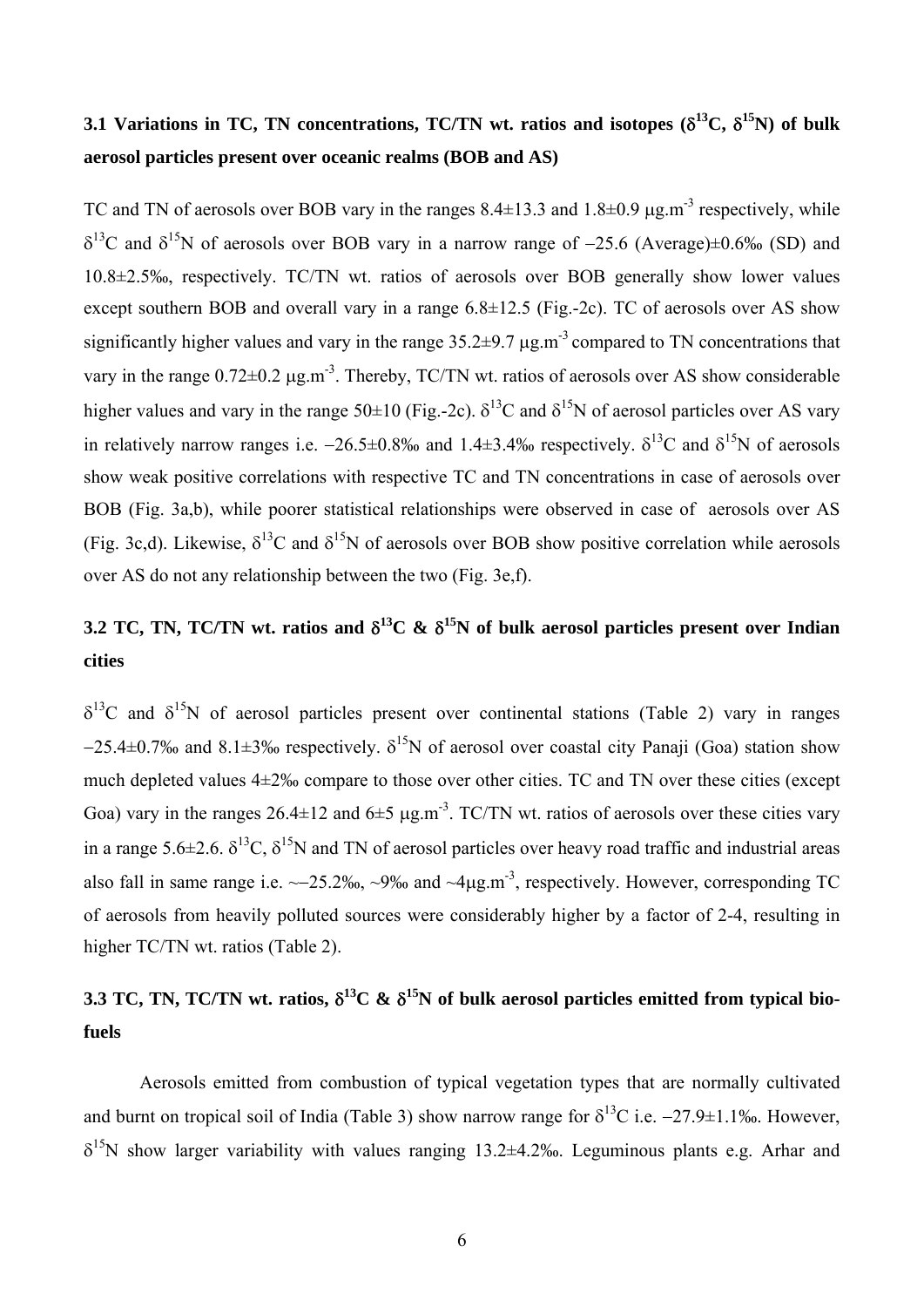Mustard clearly have lower  $\delta^{15}N$  values compared to typical C-3 type biomass due to their ability to fix atmospheric N (Table 3). TC/TN wt. ratios vary in a broad range ~20±10 (Table 3). Burning of two coal samples yielded mean  $\delta^{13}$ C and  $\delta^{15}$ N values as -21.7‰ and ~8‰. Coal burning produced aerosols show significantly larger TC/TN wt. ratios (~50; Table 3).

### **4. Discussions**

In general,  $\delta^{13}$ C of aerosol particles over all continental stations are  $-25.4\pm0.6\%$  appears to be an intermediate value of aerosols emitting from pre-dominant C-3 type vegetation burning (with mean as  $\sim -28\%$ ) and coal combustion (average  $\sim -22\%$ ) (Table 3). Emissions from increasing automobile vehicles and industries also could be significant sources of anthropogenic aerosols especially in urban/ sub-urban locales.  $\delta^{13}$ C of aerosol particles emitted from heavy vehicular transport area (Delhi-Mathura highway) and industrial area in Nagpur (NEERI), however, showed similar ( $\sim$  −25.2‰) values (Table 2). However, corresponding TC concentrations show almost a factor of two differences, clearly showing diesel based road traffic is a potential agent for higher C emissions in air.  $\delta^{13}$ C of aerosols from road traffic area i.e −25.2‰, is however, ~1‰ higher than typical  $\delta^{13}$ C of diesel fuel (−26.5±0.5‰; Widory et al., 2004) which indicates other sources of C in ambient urban air.

C-3 and C-4 types of plant generally burn with emission of aerosols of typically mean C isotopic ratio −26 and −12‰ (Cachier et al., 1986) with maximum fractionations of ~0.5‰ and ~3.5‰ respectively involved during combustion (Turekian et al., 1998). Table 3 does not include any typical C-4 type vegetation e.g. sugar cane especially considering its agricultural production is quite dominant in many parts of India. Though burning remnants of sugar cane crop is less common as they are mainly used as fodder and manure, aerosols produced by this vegetation type are expected to yield  $\delta^{13}C \sim -13-20\%$  (Martinelli et al., 2002) and hence overall lowering of  $\delta^{13}C$  of carbonaceous aerosols. In contrast, overall  $\delta^{13}C$  of bulk aerosols over Indian cities during premonsoon season (i.e.  $\sim$  –25‰; Table 2) appear to be a proportionate mixture of burning of biomasses typically of C-3 type and coal (primarily used for energy production, cooking etc.).  $\delta^{13}$ C of carbonaceous aerosols present over BOB almost show overlapping values with an average −25.6±0.6 ‰ (Table 1; Fig.-1), indicating their plausible continental origin during the pre-monsoon period.  $\delta^{13}$ C of aerosols over AS are characterized by an average −26.5±0.8‰, Keeping in view of very different TC contents of aerosols over AS with respect to that over continent and over BOB, difference in  $\delta^{13}$ C that is ~1‰ indicates inclusion of other C sources of similar isotopic composition.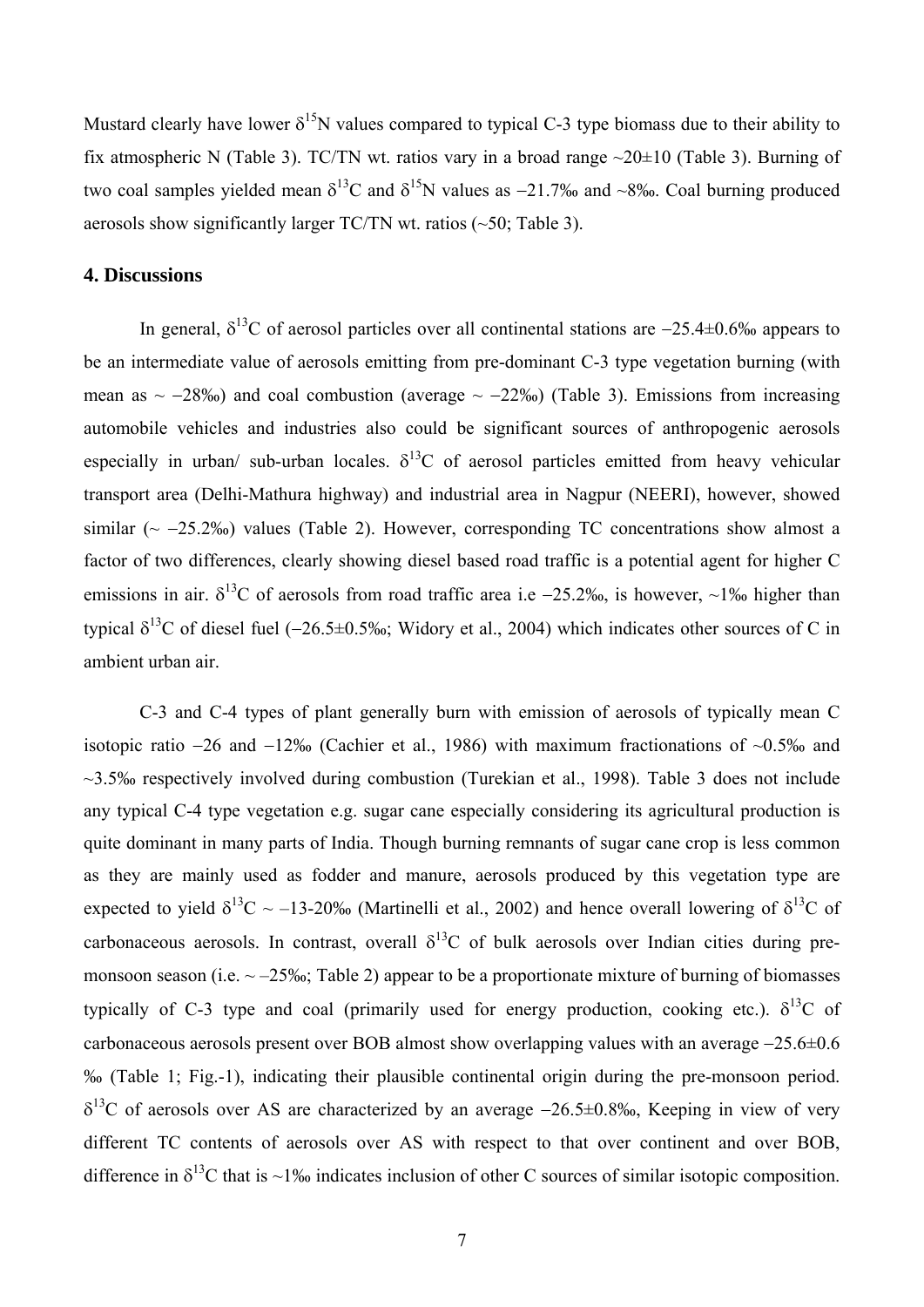Fig. 3(a,c) shows  $\delta^{13}C$  - TC plots for aerosols over AS and BOB. In order to understand these statistical relationships better, data of four southern BOB aerosols (having higher TC/TN ratios >28; Table 1) have been excluded from Fig.-3a (BOB plot) and included in Fig.-3c (AS plot). In case of BOB region, there appears to be weak positive correlation ( $r^2 = 0.27$ ; p= 0.008) between  $\delta$  values and C contents, indicating that increasing contents of C from multiple sources are resulting in isotopic enrichment of C. However, poorer statistical relationship was observed between  $\delta^{13}$ C and TC in case of aerosols over AS (Fig.-3c) and that can be mainly attributable to the presence of inorganic C in ambient air.

N in the atmospheric particulate matter mainly present as nitrate and ammonium (Seinfeld and Pandis, 1998). In anthropogenically active urban locations, N species arising from oxidation of gaseous  $NO<sub>x</sub>$  (NO<sub>2</sub> and NO) produced by high temperature combustion processes associated with vehicle and industrial activities also could contribute N in aerosols. The major N compound in aerosol i..e NH<sub>4</sub>NO<sub>3</sub> can be produced either by atmospheric HNO<sub>3</sub> reacting with NH<sub>3</sub> generated from microbial degradation of agricultural stock waste, fertilizer production or/and gas to particle reactions of NH3 with other acidic species, mainly occurring in fine mode fraction of aerosols. As continental polluted air is diluted,  $NH<sub>4</sub>NO<sub>3</sub>$  can be disassociated and reformed  $HNO<sub>3</sub>$  can react with aerosol carbonate or sea salt in marine realm (Widory et al., 2007). Thus N incorporation in aerosols may involve complex chemical reactions resulting very broad range of  $\delta^{15}N$  from −15 to +30‰ with considerable overlaps between data from different sources. Using  $\delta^{15}N$  in conjunction with N contents can possibly cure this problem up to a certain extent (Widory et al., 2007). Using this framework, we attempt to interpret aerosol  $\delta^{15}N$  measured in this study.

Contrary to  $\delta^{13}C$ ,  $\delta^{15}N$  of aerosol particles present over Indian cities show considerable variability especially aerosols over coastal city Panaji (Goa) are characterized by significantly lower values i.e. ~4‰ compare to that of other cities which have typical  $\delta^{15}N$  values ~8-10‰. Except for two aerosols samples collected over a hill station Nanital on the same day, (yielding  $\delta^{15}N \sim 5\%$ ), in general,  $\delta^{15}N$  of aerosols over cities including a heavy traffic area and industrial emission show a narrow range with mean value of ~ 10±1‰ (Table 2), which is well within the range of  $\delta^{15}N$  of aerosols, observed a typical urban locale of Paris (Widory et al. 2007). Among various bio-fuels,  $\delta^{15}$ N of various C-3 type vegetation types show a typically high values ~15‰ (Table 3) except for leguminous vegetations e.g. Arhar and Mustard stem yielding ~5-7‰; Table 3) owing to nature these plants that fix atmospheric N<sub>2</sub> (of  $\delta^{15}N \sim 0\%$ ). Fossil fuel combustion should also result in lowering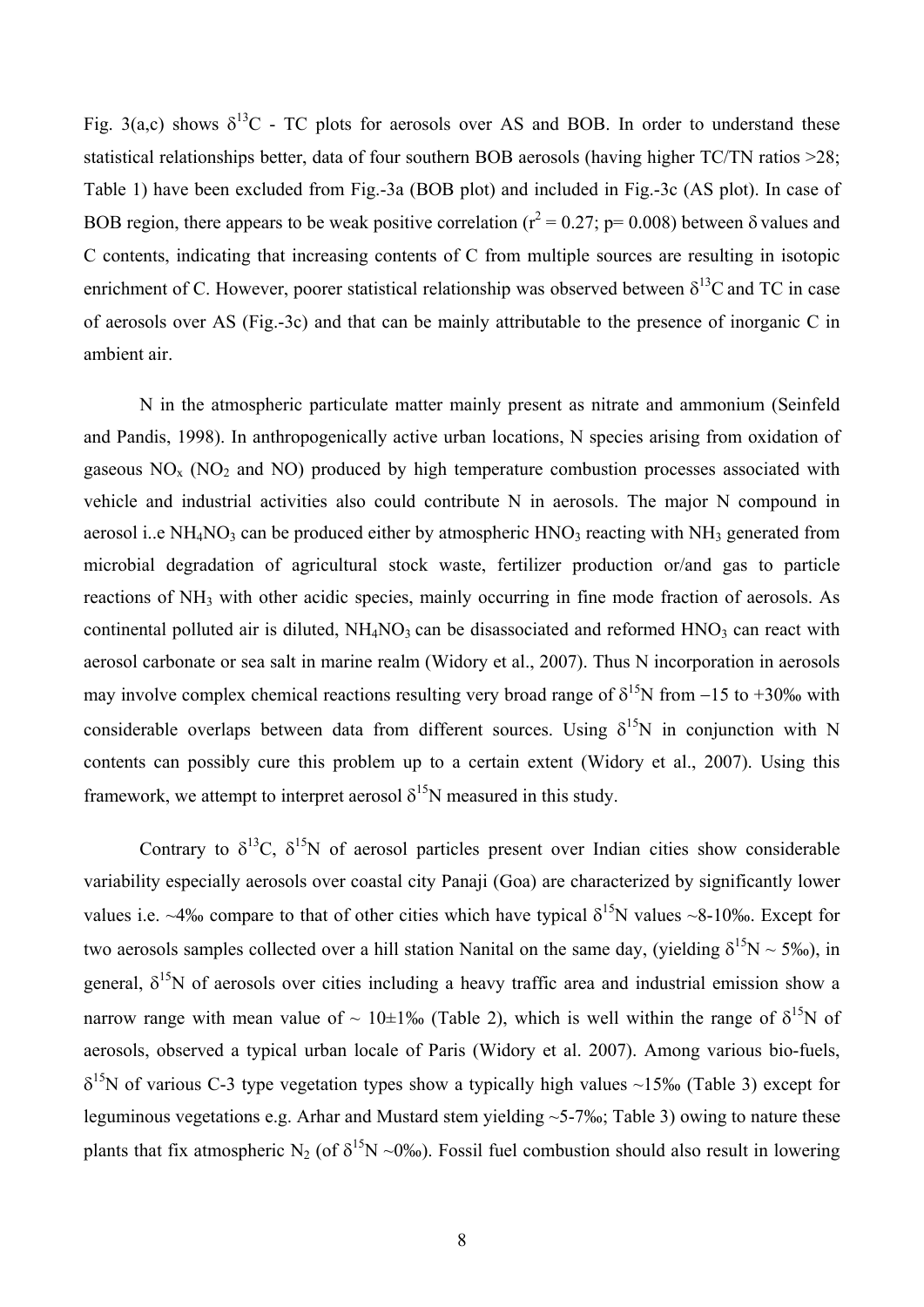of  $\delta^{15}N$  in aerosols (Kelly et al., 2005). Hence, aerosols from heavy road traffic and industrial areas showing  $\delta^{15}N$  (~9‰; Table 2) are probably indicating dominant N sources from biomass and biofuel burning.

 $\delta^{15}$ N can have considerable variability during summer and winters in terms of sources as well as pathways of secondary N formation (Pavuluri et al., 2010; Widory et al., 2007), however, our study is based on sampling aerosols mainly during pre-monsoon season when pollutants originated from north, northeast of India find a way to disperse towards south due to prevailing winds from continent to southern marine regions (ITCZ withdrawal). Therefore, we anticipate  $\delta^{15}N$  of aerosols over major cities studied and marine realms (AS and BOB) should be carrying winter biomass - biofuel burning signatures primarily. In that context,  $\delta^{15}N$  of bulk aerosol particles over cities (except Panaji, Goa) are appearing also as a proportionate mixture of aerosols emitted from burning of major biomasses, coal burning and vehicular emissions.  $\delta^{15}N$  of aerosols over BOB showing a weak positive correlation with TN concentrations ( $r^2 = 0.28$ ; p=0.0067) (Fig.-3b) is consistent with observations made by Pavuluri et al. (2010) in south Indian metro city Chennai. Hence it appears that during the pre-monsoon season higher N concentrations are associated with heavier  $\delta^{15}N$  in aerosols over BOB (Fig.-1a).

Depleted  $\delta^{15}N$  of aerosols over Panaji (Goa) (a coastal city) could be due to (i) much lesser population and thereby less anthropogenic activity compared to other Indian cities and (ii) dominance of marine aerosols owing to its close proximity to the adjacent marine region of AS. Between the two, later reason appears to be more likely as  $\delta^{15}N$  of aerosols over AS show a clear contrast compared to that over Indian cities and over BOB with significantly lower average values 1.4±3.4‰ (Table 1; Fig.-1a). Corresponding average TN concentrations over both the marine realms are not as significantly different  $(0.72 \pm 0.2, 1.8 \pm 0.8 \mu g.m^{-3}$  for AS and BOB respectively). Hence, TN contents have to be seen in light of TC and TC/TN ratios which are significantly different between the two marine realms (Fig.-2) mainly attributable to the presence of significant proportion of inorganic carbon (TIC) originated from a variety of mineral dust sources in the AS during the premonsoon season (Kumar et al., 2008). On average, the proportion of particulate organic matter (POM) is just estimated as  $\sim$ 2% of the total, which is considerably less compare to mineral dust proportion which is. ~44% (Kumar et al., 2008). Considering such a low proportion of POM in aerosols over AS marine boundary layer owing to dilution by mineral dust, TN concentrations are not proportionately as low as it should have been if major portion of TN would have been contributed by anthropogenic organic sources from the sub-continent. Thus, amount of inorganic N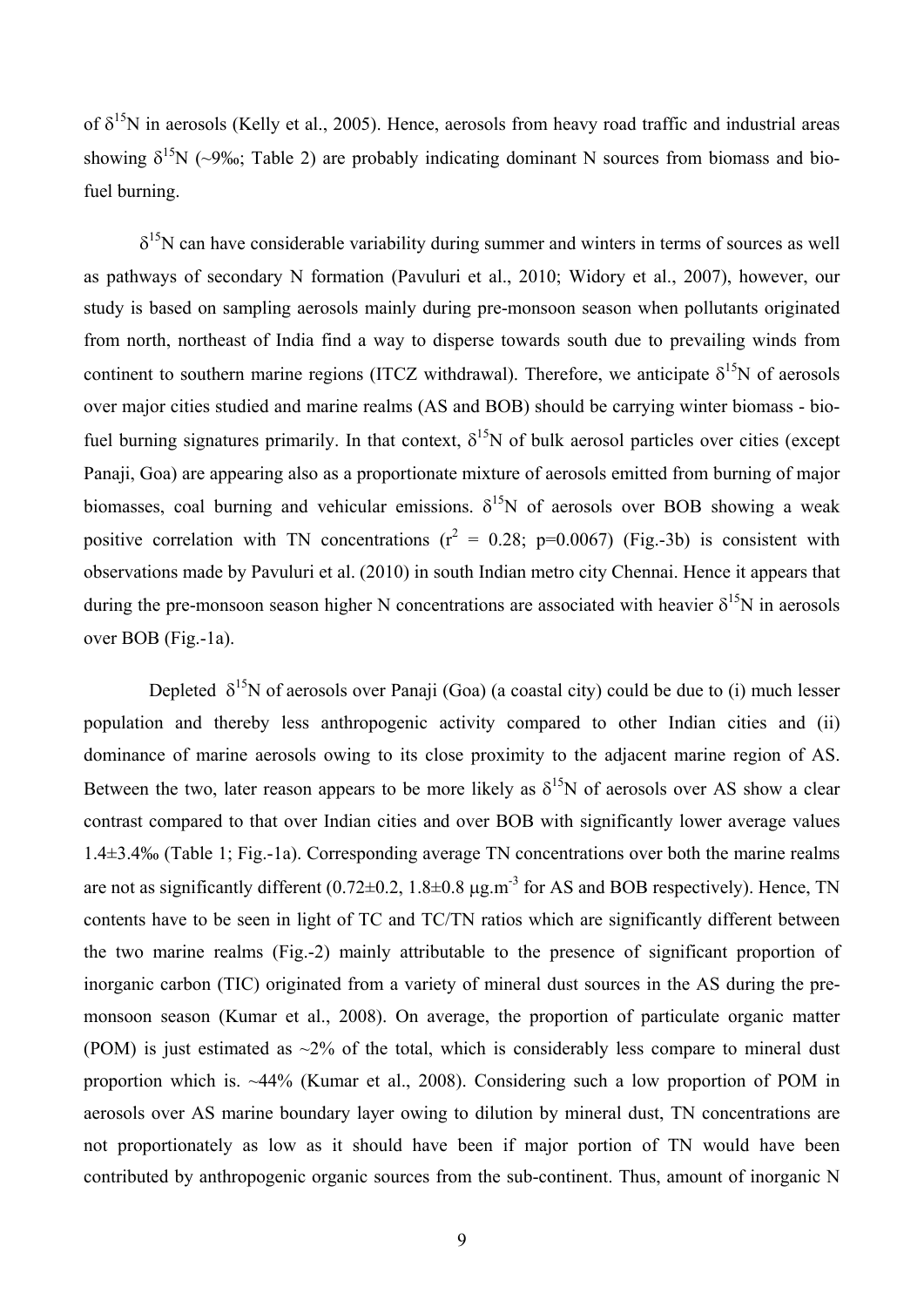$(NH_3, NO_{xs})$  in the TN concentrations are suspected to be dominant in AS and major reason for the lowing of overall  $\delta^{15}N$  of bulk aerosol particles could be incorporation of N species (NH<sub>3</sub> and NO<sub>xs</sub>) with lower isotopic values, emitting as a result of perennial and seasonal intense denitrification in the water column. It is known that gaseous products like  $N_2$  and  $N_2O$  are isotopically lighter compare to substrate  $NO<sub>3</sub><sup>-</sup>$  (Naqvi et al., 2006). In addition, AS is also known as a source of several greenhouse gases, thereby secondary processes of gas to particle conversions on ambient aerosols could be significant, both these processes appear to result in a net depletion of  $\delta^{15}N$  of aerosols as observed (Fig.-1a). This observation is in good agreement with Jickells et al. (2003) where they reported isotopically light ammonium associated with aerosols from marine source compared to aerosols containing ammonium from terrestrial origin in the north-east Atlantic Ocean. The observed relatively poor statistical relationship between  $\delta^{15}N$  and TN for AS (Fig.-3d) also appears to corroborate the presence of other forms of (inorganic) N.

The observed depletion of  $\delta^{15}N$  of bulk aerosol particles over AS indicating mixing of inorganic N species emitted from underlying (denitrifying) waters, can result in alterations of surface properties of aerosols significantly. As residence time of aerosols is  $\sim$ 7-15 days, they can be efficiently removed to the ocean surface layer and supply new nitrogen. Productivity blooms, observed in the eastern AS during spring-monsoon season could thus be partly supported by this atmospheric new N inventory.

Though not much data of C and N isotopes of aerosols from south Asia are available for comparison, very recently Pavuluri et al. (2010) reported highly elevated  $\delta^{15}N$  (+15.7 to +31.2‰; 23.9±3.3 average) in aerosols over south Indian metro-city Chennai, which they interpret in terms of sources from local animal excreta and bio-fuel/biomass burning from South and Southeast Asia. We did not encounter such elevated  $\delta^{15}N$  values in bulk aerosol particles over any of cities studied (Table 2), however, lower ends reported by Pavuluri et al. (2010) in the early winter (18.0‰) and summer (15.7‰) in Chennai aerosols are comparable to bulk aerosols collected from burning of some biomass types used as fuel (Table 3). We suspect that in addition to fractionations involved during combustion of biomass-bio-fuels, local scale secondary processing of atmospheric aerosols in heavily populated metro-cities could also be responsible for higher  $\delta^{15}N$ .

#### **5. Conclusions**

This is the first  $\delta^{13}C$  and  $\delta^{15}N$  data of atmospheric carbonaceous aerosols over AS and BOB along with aerosols over some of the major cities of India. We also present end-member values measured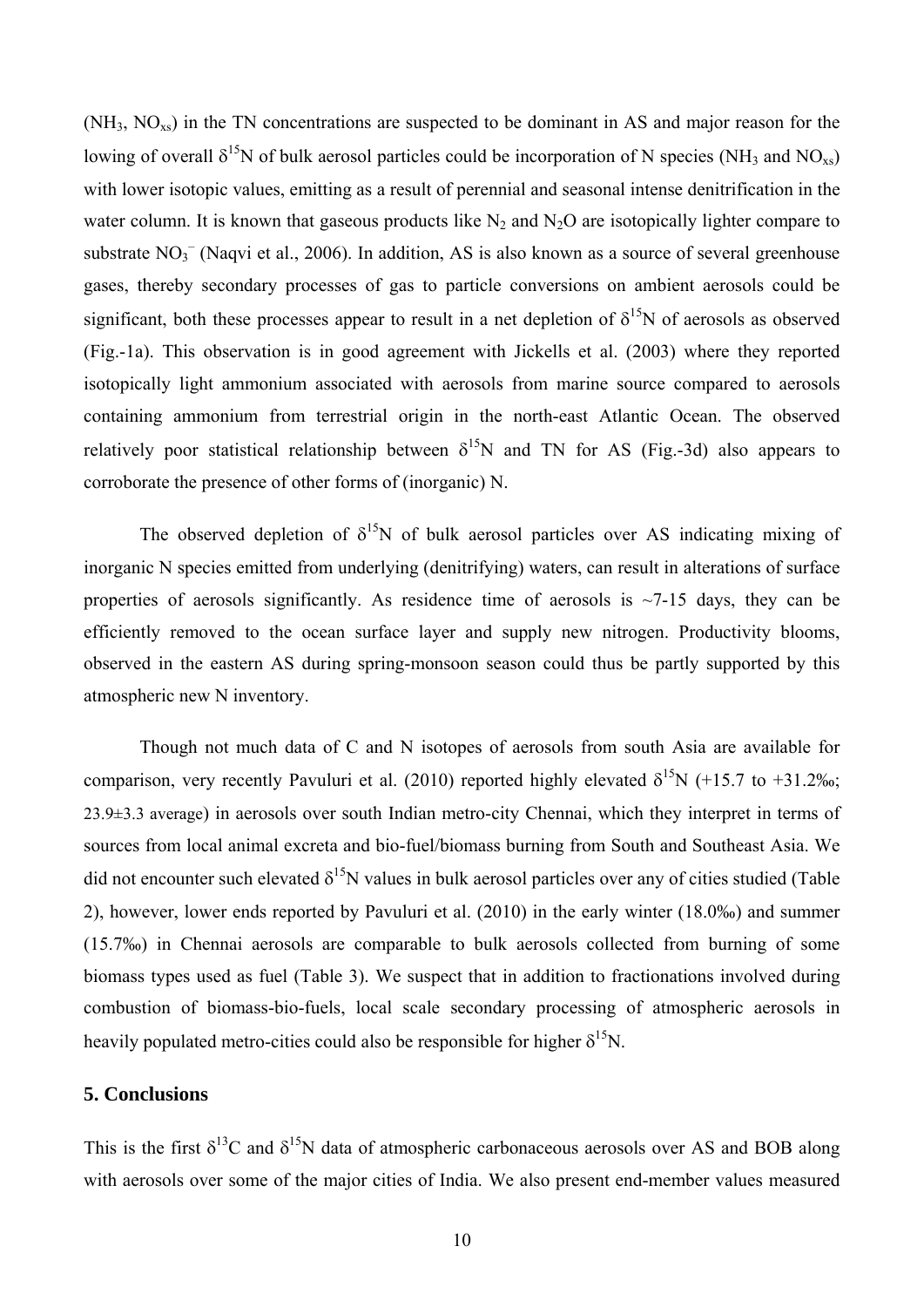on aerosols produced by burning of some typical bio-fuels used in north and northeast of India. Major conclusions of this study are-

1- Aerosols over urban locations are typically characterized by  $\delta^{13}C \sim 25.4 \pm 0.6\%$ , that could be an intermediate value of proportionate mixing of aerosols emitted by biomass and coal burning predominant during winter in north and northeast of India and characterized by  $\delta^{13}C$  values of ~−28‰ and −22‰ respectively.

2- Though, various biomasses studied here yield typical  $\delta^{13}C \sim 28\%$ , their  $\delta^{15}N$  show sufficient variability, indicating that coupled measurements of  $\delta^{15}N$  with  $\delta^{13}C$  data could be very useful for source apportionment studies of aerosols ( $\delta^{13}$ C for primary sources and  $\delta^{15}$ N for in-situ N cycling in atmosphere).

3- Aerosols over the eastern and western branches of the northern Indian Ocean (AS and BOB) show almost overlapping  $\delta^{13}$ C values (former being depleted by ~1‰), despite significant differences in TC concentration and TC/TN ratios. This indicates mixing of other sources of C in atmospheric carbonaceous aerosols over AS, having similar isotopic composition.

4- Aerosols over AS are also characterized by significantly lower  $\delta^{15}N$  compared to that over major continental stations as well as over BOB. We interpret this in terms of significant mixing of inorganic N species emitting from the underlying denitrifying waters which are known to emit isotopically depleted N species as products. Gas to particle conversions could also be significant in the AS. Phase-specific N isotope analyses could provide vital clues to complex aerosol chemistry (in-situ N cycling) in the lower atmosphere in this biogeochemically and climatically sensitive region.

### **Acknowledgement**

Authors acknowledge Directors, National Physical Laboratory, New Delhi, National Institute of Oceanography, Goa for facilities and infrastructure. We sincerely thank Dr. S.W.A Naqvi, NIO, Goa and Drs. S.K. Sarkar, Head, Radio and Atmospheric Sciences Division, NPL, New Delhi & K. Krishnamurthy, principal Investigators of Integrated Campaign of Aerosol Radiation Budget [*ICARB*] (funded by ISRO/DOS) for their constant support to this work. Basic facilities and space in ORV Sagar Kanya were provided by Dr. M. Sudhakar, National Centre Antarctica and Ocean Research, Goa. Cooperation and help provided by Caption and crew of the ship is also duly acknowledged. We also thank the referees for their valuable comments, which improved quality of this paper.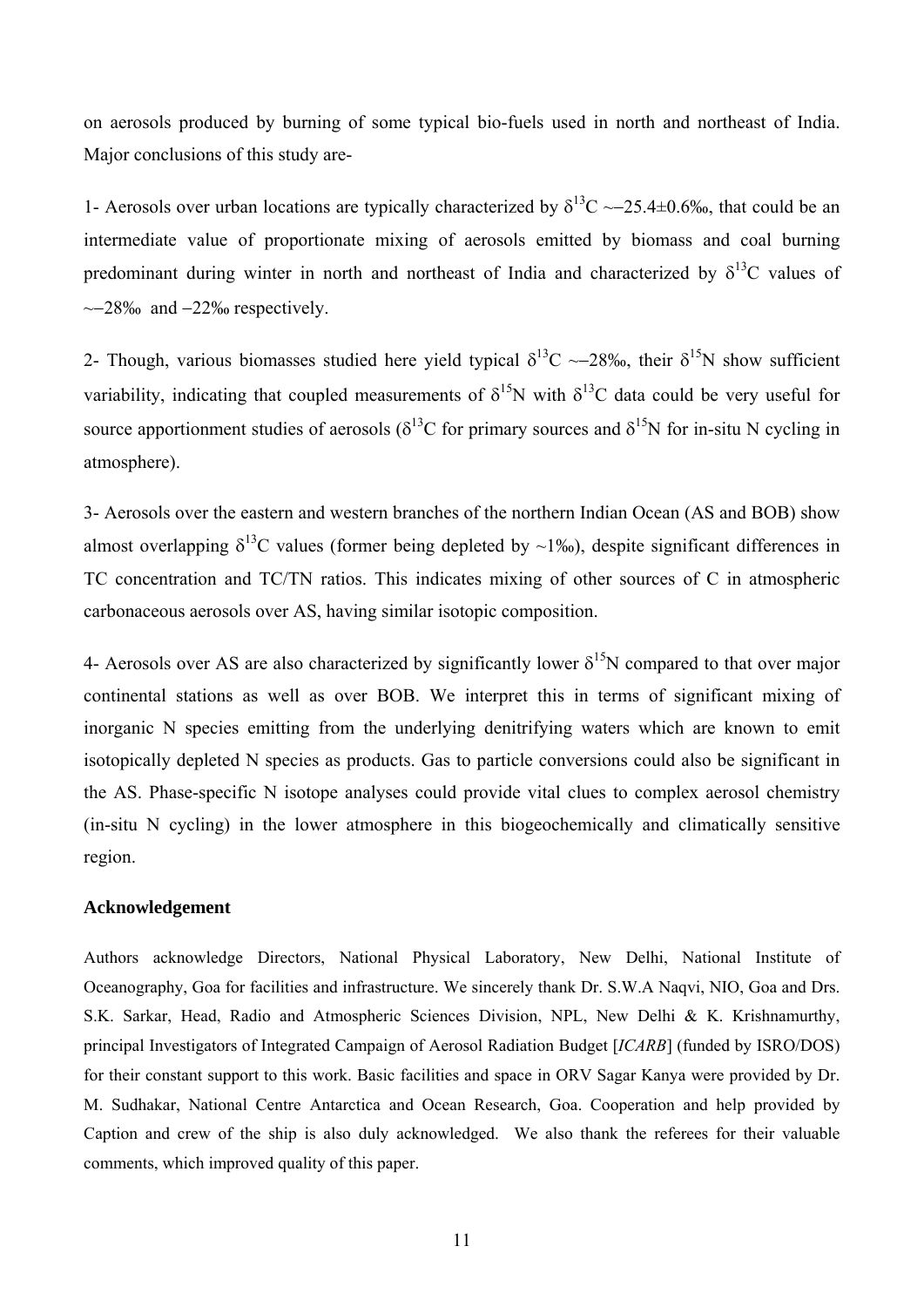### **References**

Cachier, H., Buat-Menard, P., Fontugne,M. and Chesselet, R. 1986. Long-range transport of continentally- derived particulate carbon in the marine atmosphere: evidence from stable isotope studies. Tellus B 38, 161-177

Court, J.D., Goldsack, J.R., Ferrari, L.M., Polach, H.A., 1981. The use of Carbon isotopes in identifying urban air particulate sources. Clean Air, 6-11

DileepKumar, M., Naqvi, S.W.A., George, M.D., Jayakumar, D.A. 1996, A sink for atmospheric carbon dioxide in the northeast Indian Ocean, Journal of Geophysical Research (Oceans) 101, 18121-18125

Goswami B.N., Venugopal, V., Sengupta, D., Madhusoodanan, M.S., Prince Xavier, K., 2006. Increasing trend of extreme rain events over India in a warming environment. Science 314, 1442- 1445, DOI: 10.1126/science.1132027

Guazzotti, S.A., Suess, D.T., Coffee, K.R., Quinn, P.K., Bates, T.S., Wisthaler, A., Hansel, A., Ball, W.P., Dickerson, R.R., Neusub, C., Crutzen, P.J., Prather, K.A., 2003. Characterization of carbonaceous aerosols outflow from India and Arabia: biomass/bio-fuels burning and fossil fuel combustion. Journal of Geophysical Research 108, doi:10.1029/2002JD003277

Gustafsson, O., Krusa, M., Zencak, Z., Sheesley, R. J., Granat, L., Engstrom, E., Praveen, P. S., Rao, P. S. P., Leck, C. and Rodhe, H., 2009. Brown clouds over South Asia: biomass or fossil fuel combustion? Science 323(5913), 495-498

Heaton, T.H.E., Spiro, B., Roberston, S.M.C., 1997. Potential canopy influences on the isotopic composition of nitrogen and sulphur in atmospheric deposition. Oecologia 109, 600-607.

Intergovernmental Panel of Climate Change (IPCC), 2007. The Physical Science Basis, Contribution of Working Group I to the Fourth Assessment Report of the IPCC 916 (Cambridge Univ. Press, 2007)

Jickells, T. D., Kelly, S. D., Baker, A. R., Biswas, K., Dennis, P. F., Spokes, L. J., Witt, M., Yeatman*,* S. G., 2003. Isotopic evidence for a marine ammonia source. Geophysical Research Letters 30, doi: 10.1029/2002GL016728

Kawamura, K., Kobayashi, M., Tsubonuma, N., Mochida, M., Watanabe, T., Lee, M., 2004. Organic and inorganic compositions of marine aerosols from East Asia: Seasonal variations of water-soluble dicarboxylic acids, major ions, total carbon and nitrogen, and stable C and N isotopic composition. In: Hill, R.J. et al. (Eds.), Geochemical Investigations in Earth and Space Science: A Tribute to Isaac R. Kaplan. The Geochemical Society, Publication No. 9, pp. 243-265.

Kelly, S. D., Stein, C., Jickells, T.D., 2005. Carbon and nitrogen isotopic analysis of atmospheric organic matter, Atmospheric Environment 39, 60076011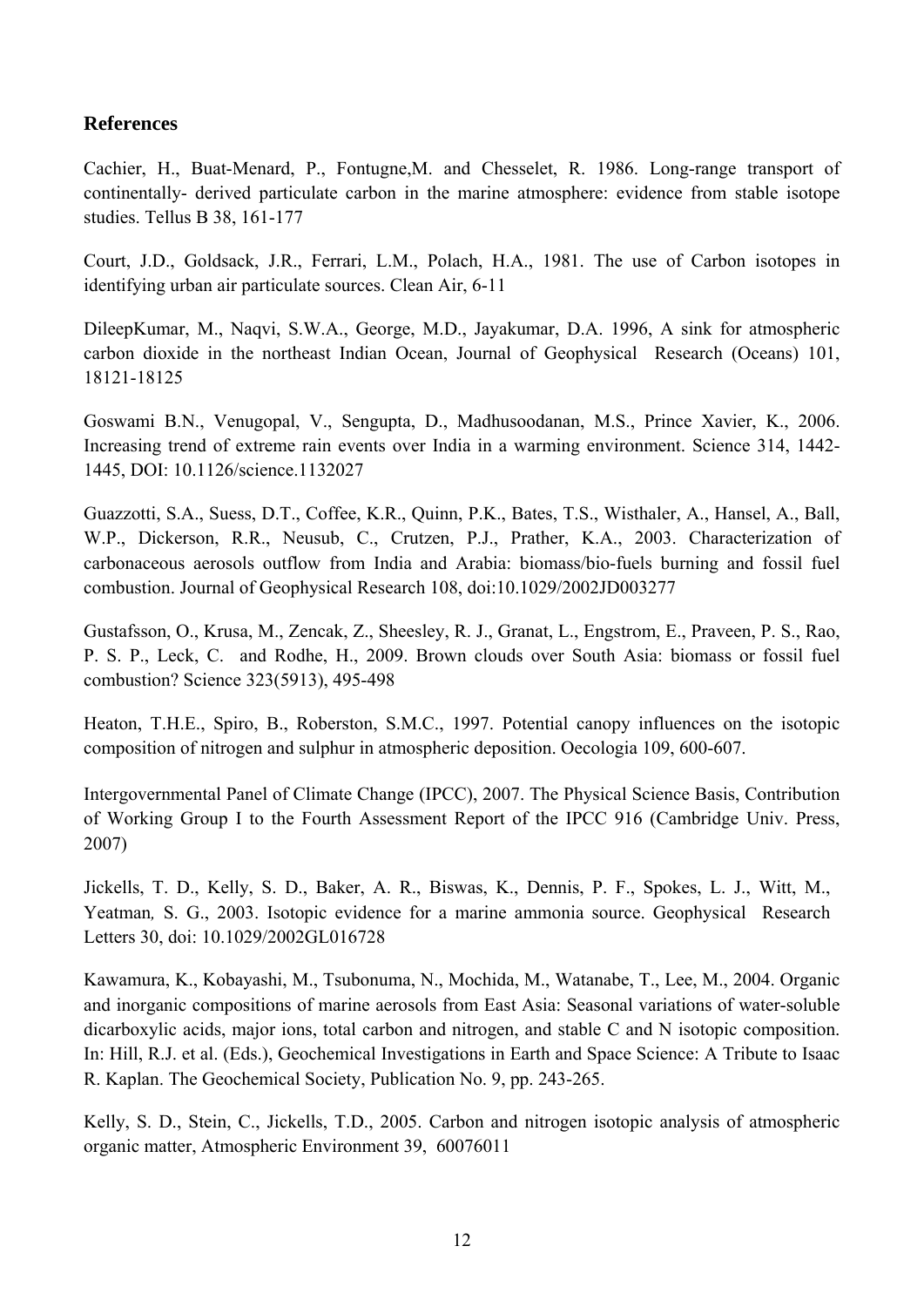Kripa Ram and M.M. Sarin, 2010. Spatio-temporal variability in atmospheric abundances of EC, OC and WSOC over Northern India, Journal of Aerosol Science 41, 88-98

Kulshrestha, U.C., Jain, M., Sekar, R., Vairamani, M., Sarkar, A.K., Parashar, D.C., 2001. Chemical characteristics and source apportionment of aerosols over Indian Ocean during INDOEX-1999. Current Science 80, 180–185

Kumar A.,Sudheer, A.K., Sarin M.M., 2008, Chemical characteristics of aerosols in MABL of Bay of Bengal and Arabian Sea during spring inter-monsoon: A comparative study. Jour. Earth System Science 117, 325-332,

Martinelli L.A., Camargo P.B., Lara L.B.L.S., Victoria R.L., Artaxo P., 2002. Stable carbon and nitrogen isotope composition of bulk aerosol particles in a C4 plant landscape of southeast Brazil. Atmospheric Environment 36, 2427–2432.

Mayol-Bracero, O. L., R. Gabriel, M. O. Andreae, T. W. Kirchstetter, T. Novakov, J. Ogren, P. Sheridan, and D. G. Streets, 2002. Carbonaceous aerosols over the Indian Ocean during the Indian Ocean Experiment (INDOEX): Chemical characterization, optical properties, and probable sources, Journal of Geophysical Research, 107(D19), 8030, doi:10.1029/2000JD000039.

Moore, H., 1977. The isotopic composition of ammonia, nitrogen dioxide and nitrate in the atmosphere. Atmospheric Environment 11, 1239–1243.

Naqvi, S.W.A., H. Naik, A. L. Pratihary, A., W. D'Souza, P. V. Narvekar, D. A. Jayakumar, A. H. Devol, T. Yoshinari, T. Saino, 2006. Coastal versus open-ocean denitrification in the Arabian Sea. Biogeosciences 3*,* 621-633.

Novakov, T., M.O. Andreae, R. Gabriel, T.W. Kirchstetter, O.L. Mayol-Bracero, and V. Ramnathan, 2000. Origin of carbonaceous aerosols over tropical Indian Ocean: Biomass burning or fossil fuel?. Geophysical Research Letters 27, 4061-4063.

Parashar, D.C., Gadi, R., Mandal, T.K., Mitra, A.P. 2005. Carbonaceous aerosol emission from India. Atmospheric Environment 39, 7861–7871

Pavuluri, C.M., Kawamura, K., Tachibana, E., Swaminathan, T. 2010. Elevated nitrogen isotope ratios of tropical Indian aerosols from Chennai: Implication for the origins of aerosol nitrogen in South and Southeast Asia, Atmospheric Environment, doi: 10.1016/j.atmosenv.2010.05.039

Ramanathan, V., Crutzen, P.J., Kiehl, J.T., Rosenfeld, D., 2001. Aerosols, climate, and the hydrological cycle. Science 294, 2119-2124.

Russell, K.M., Galloway, J.N., Macko, S.A., Moody, J.L., Scudlark, J.R., 1998. Sources of nitrogen in wet deposition to the Chesapeake Bay region. Atmospheric Environment 32, 2453-2465.

Seinfeld, J.H., Pandis, S.N., 1998. Atmospheric chemistry and Physics: from air pollution to climate change. John Wiley, New York, pp. 1326, ISBN 0-471-17815-2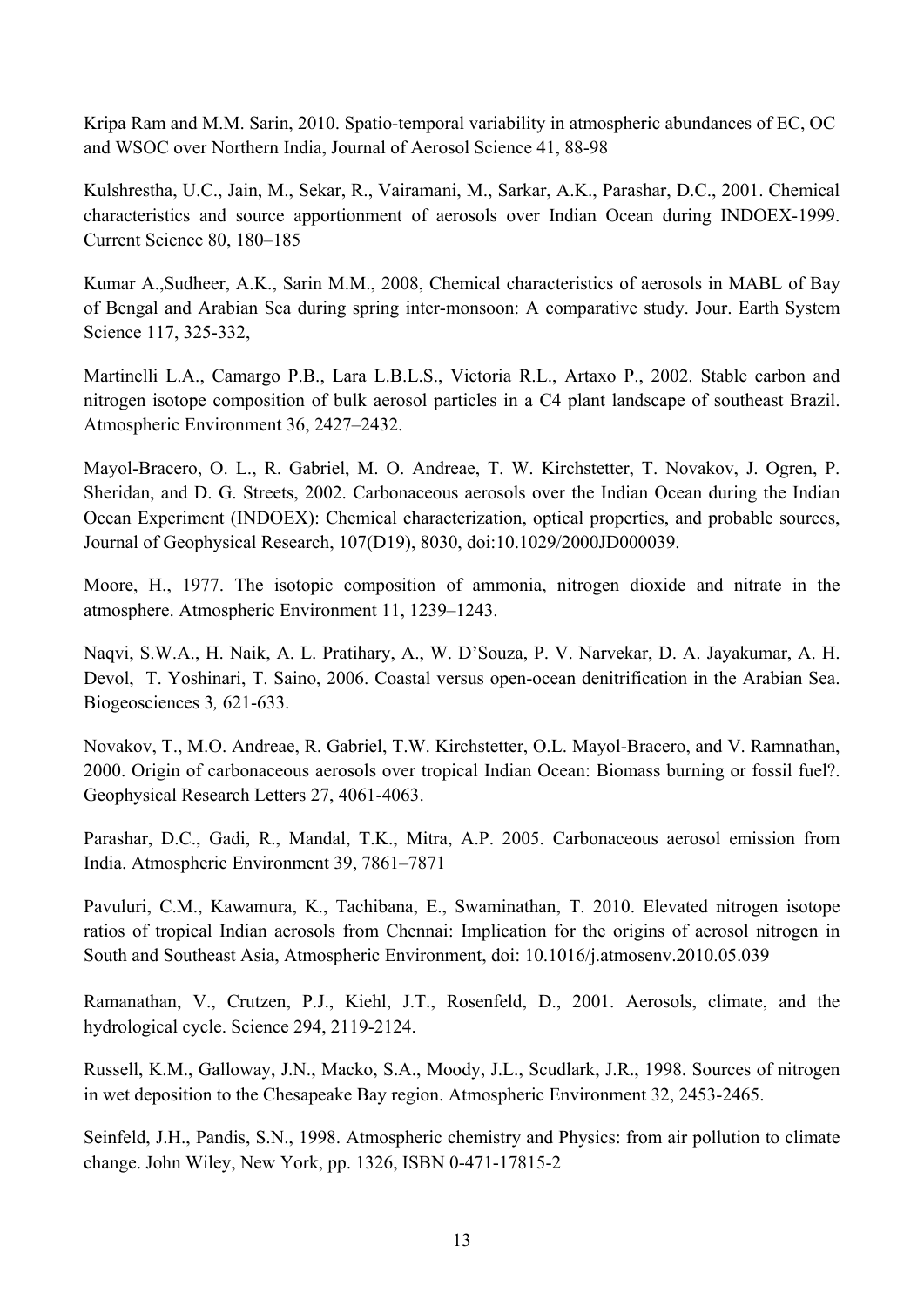Sudheer, A.K. and Sarin, M.M., 2008. Carbonaceous aerosols in MABL of Bay of Bengal: Influence of continental outflow, Atmospheric Environment 42, 4089–4100

Turekian, Vaughan C., Stephen Macko, Donna Ballentine, Robert J. Swap, Michel Garstang, 1998. Causes of bulk carbon and nitrogen isotopic fractionations in the products of vegetation burns: Laboratory studies, Chemical Geology 152, 181-192

Widory D. Roy, S., Moullec, Y. Le, Goupil, G., Cocherie, A., Guerrot, C. , 2004. The origin of atmospheric particles in Paris: a view through carbon and lead isotopes. Atmospheric Environment 38, 953-961

Widory, D., 2007. Nitrogen isotopes: tracers of origin and processes affecting PM10 in the atmosphere of Paris. Atmospheric Environment 41, 2382-2390.

Yeatman, S.G., Spokes, L.J., Dennis, P.F., Jickells, T.D., 2001a. Comparisons of aerosol nitrogen isotopic composition at two polluted coastal sites. Atmospheric Environment 35, 1307-1320.

Yeatman, S.G., Spokes, L.J., Dennis, P.F., Jickells, T.D., 2001b. Can the study of nitrogen isotopic composition in size-segregated aerosol nitrate and ammonium be used to investigate atmospheric processing mechanisms?. Atmospheric Environment 35, 1337-1345.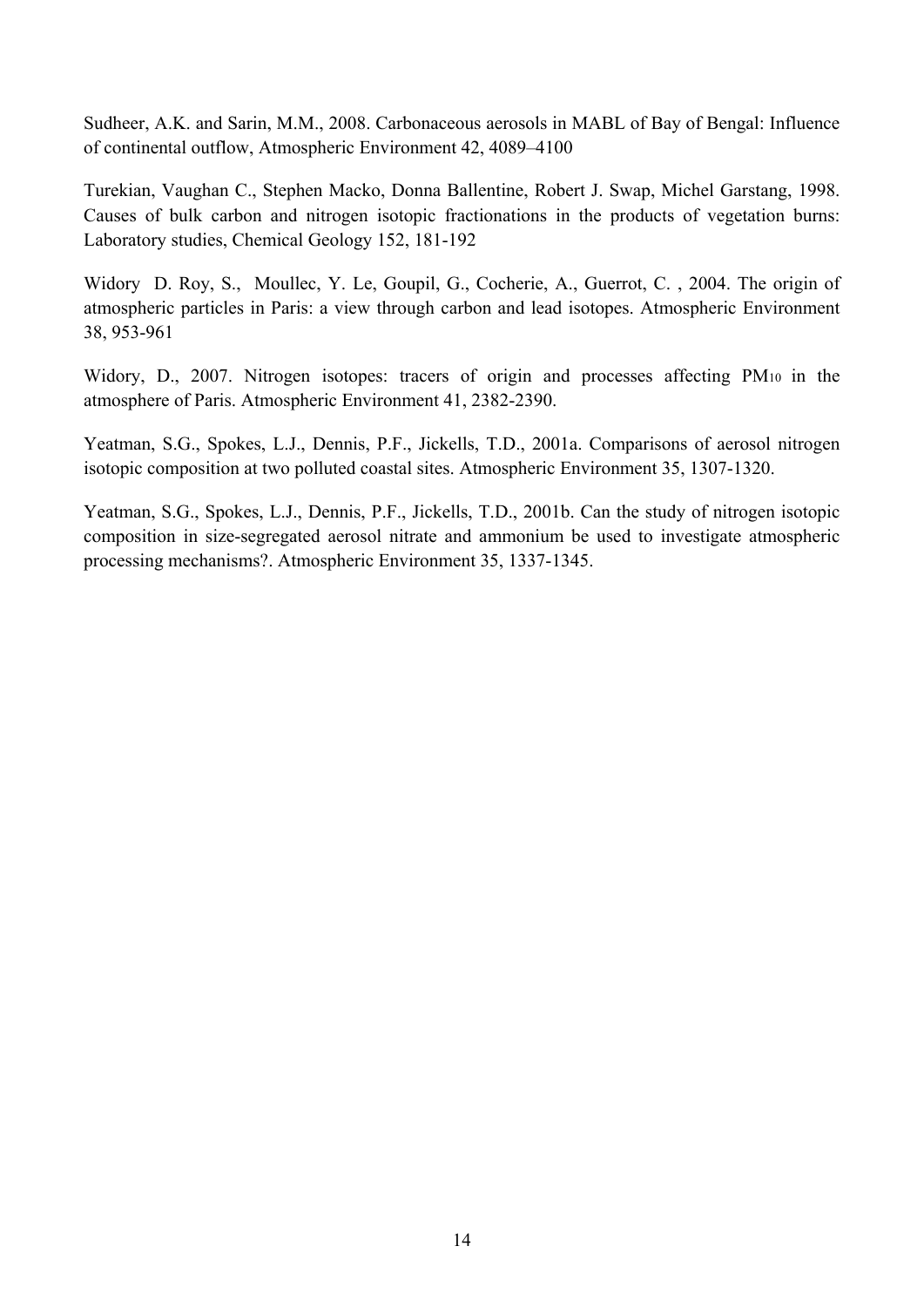| 19/03<br>NPL ICARB 21082008 2<br><b>BOB</b><br>17.45<br>84.18<br>13.7<br>$-24.1$<br>1.40<br>3.98<br>2.84<br>20/03<br>NPL_ICARB_21082008_3<br><b>BOB</b><br>15.2<br>$-24.9$<br>5.38<br>2.65<br>2.03<br>19.66<br>88.11<br>2.62<br>22/03<br>NPL_ICARB_21082008_4<br><b>BOB</b><br>18.97<br>89.45<br>14.3<br>$-24.9$<br>3.90<br>1.49<br>23/03<br><b>BOB</b><br>17.96<br>85.52<br>12.2<br>$-24.6$<br>2.36<br>1.96<br>NPL_ICARB_21082008_5<br>4.62<br>24/03<br>NPL_ICARB_21082008_6<br><b>BOB</b><br>17.00<br>89.20<br>13.8<br>$-24.8$<br>4.41<br>2.94<br>1.50<br>25/03<br><b>BOB</b><br>91.94<br>12.5<br>$-24.9$<br>3.32<br>1.25<br>NPL_ICARB_21082008_7<br>16.00<br>4.15<br>26/03<br><b>BOB</b><br>15.00<br>12.7<br>$-25.1$<br>3.01<br>1.14<br>NPL_ICARB_21082008_8<br>90.63<br>3.44<br><b>BOB</b><br>11.9<br>$-25.6$<br>1.49<br>27/03<br>NPL_ICARB_21082008_9<br>14.99<br>86.44<br>2.17<br>1.45<br>28/03<br><b>BOB</b><br>11.7<br>$-25.6$<br>1.33<br>NPL_ICARB_21082008_10<br>13.99<br>86.63<br>1.96<br>1.48<br>29/03<br><b>BOB</b><br>11.7<br>NPL_ICARB_21082008_11<br>13.00<br>85.75<br>$-25.8$<br>2.50<br>2.21<br>1.13<br>1.24<br>30/03<br><b>BOB</b><br>12.11<br>86.44<br>11.1<br>$-25.8$<br>1.53<br>1.23<br>NPL_ICARB_21082008_12<br>31/03<br>NPL_ICARB_21082008_13<br><b>BOB</b><br>12.4<br>1.27<br>1.61<br>0.79<br>12.04<br>82.92<br>$-25.8$<br>01/04<br>6.4<br>$-25.9$<br>2.31<br>3.74<br>NPL_ICARB_21082008_14<br><b>BOB</b><br>12.53<br>80.63<br>8.62<br><b>BOB</b><br>1.34<br>02/04<br>NPL_ICARB_21082008_15<br>11.22<br>81.07<br>10.3<br>$-26.3$<br>1.31<br>0.98<br>03/04<br><b>BOB</b><br>$-25.8$<br>0.94<br>1.24<br>NPL_ICARB_21082008_16<br>9.91<br>83.66<br>11.0<br>1.18<br>04/04<br><b>BOB</b><br>9.99<br>87.52<br>7.8<br>$-26.3$<br>1.06<br>1.03<br>1.03<br>NPL_ICARB_21082008_17<br>05/04<br>NPL_ICARB_21082008_18<br><b>BOB</b><br>90.65<br>8.1<br>$-25.8$<br>1.03<br>0.96<br>11.04<br>0.99<br>NPL_ICARB_21082008_19<br><b>BOB</b><br>91.82<br>7.7<br>$-26.4$<br>1.39<br>0.93<br>1.49<br>06/04<br>10.20<br>07/04<br>7.5<br>1.52<br>NPL_ICARB_21082008_20<br><b>BOB</b><br>7.34<br>91.08<br>$-26.5$<br>1.12<br>0.74<br>08/04<br><b>BOB</b><br>8.5<br>0.74<br>NPL ICARB 21082008 21<br>8.09<br>87.94<br>$-26.6$<br>2.33<br>3.17<br>09/04<br><b>BOB</b><br>7.4<br>$-25.3$<br>37.61<br>NPL_ICARB_21082008_22<br>8.27<br>84.77<br>23.14<br>0.62<br><b>BOB</b><br>10/04<br>NPL_ICARB_21082008_23<br>5.95<br>81.60<br>10.6<br>$-25.6$<br>35.01<br>1.24<br>28.20<br><b>BOB</b><br>32.91<br>11/04<br>NPL_ICARB_21082008_24<br>7.14<br>78.17<br>10.6<br>$-25.9$<br>41.64<br>1.27<br>12/04<br>NPL_ICARB_21082008_25<br><b>BOB</b><br>8.19<br>77.00<br>5.6<br>$-25.7$<br>45.14<br>1.21<br>37.44<br>AS<br>1.7<br>18/04<br>NPL_ICARB_21082008_26<br>9.48<br>75.16<br>$-26.7$<br>39.45<br>1.01<br>39.11<br>$\mathsf{AS}$<br>19/04<br>NPL_ICARB_21082008_27<br>$-1.9$<br>$-25.4$<br>0.87<br>38.10<br>9.00<br>67.60<br>33.11<br>AS<br>20/04<br>9.00<br>$-1.2$<br>$-27.1$<br>31.86<br>50.68<br>NPL_ICARB_21082008_28<br>60.19<br>0.63<br>AS<br>21/04<br>10.00<br>59.30<br>3.0<br>$-27.3$<br>33.88<br>0.67<br>50.53<br>NPL_ICARB_21082008_29<br>AS<br>22/04<br>63.20<br>5.3<br>37.56<br>NPL_ICARB_21082008_30<br>11.00<br>$-27.0$<br>24.07<br>0.64<br>23/04<br>AS<br>11.00<br>2.7<br>$-27.1$<br>71.12<br>1.21<br>58.59<br>NPL_ICARB_21082008_31<br>68.03<br>AS<br>24/04<br>NPL_ICARB_21082008_32<br>11.00<br>72.58<br>0.2<br>$-26.3$<br>0.85<br>36.30<br>30.72<br>$\mathsf{AS}$<br>$-2.3$<br>25/04<br>NPL_ICARB_21082008_33<br>12.57<br>74.43<br>$-24.3$<br>37.93<br>0.99<br>38.23<br>26/04<br>NPL_ICARB_21082008_34<br>AS<br>15.26<br>72.39<br>$-0.5$<br>$-26.3$<br>28.40<br>0.64<br>44.33<br>27/04<br>AS<br>$-0.9$<br>28.71<br>NPL_ICARB_21082008_35<br>17.34<br>70.12<br>$-26.3$<br>0.56<br>51.64<br>$\mathsf{AS}$<br>28/04<br>16.98<br>68.36<br>1.4<br>$-27.2$<br>0.79<br>NPL_ICARB_21082008_36<br>44.76<br>56.78<br>AS<br>3.2<br>29/04<br>NPL_ICARB_21082008_37<br>14.46<br>66.67<br>$-27.3$<br>28.77<br>0.48<br>60.08<br>30/04<br>NPL_ICARB_21082008_38<br>AS<br>14.00<br>62.66<br>12.7<br>$-26.3$<br>31.69<br>0.94<br>33.61<br>AS<br>01/05<br>NPL_ICARB_21082008_39<br>15.16<br>59.04<br>2.7<br>$-26.7$<br>35.05<br>0.60<br>58.30<br>02/05<br>NPL_ICARB_21082008_40<br>AS<br>18.58<br>59.71<br>0.1<br>33.65<br>0.52<br>64.77<br>$-27.5$<br>AS<br>03/05<br>NPL_ICARB_21082008_41<br>21.12<br>62.15<br>1.1<br>$-26.5$<br>31.08<br>0.63<br>49.10<br>04/05<br>AS<br>NPL_ICARB_21082008_42<br>17.00<br>30.97<br>2.7<br>$-27.4$<br>34.60<br>0.57<br>60.64<br>05/05<br>AS<br>NPL_ICARB_21082008_43<br>16.52<br>63.32<br>2.8<br>$-26.6$<br>29.71<br>0.48<br>61.73<br>AS<br>06/05<br>NPL_ICARB_21082008_44<br>18.18<br>65.59<br>$-0.8$<br>$-25.7$<br>33.70<br>0.56<br>60.42<br>07/05<br>20.93<br>NPL_ICARB_21082008_45<br>AS<br>68.08<br>$-1.5$<br>$-26.1$<br>31.34<br>0.69<br>45.68<br>${\sf AS}$<br>08/05<br>NPL_ICARB_21082008_46<br>19.48<br>71.27<br>$-0.5$<br>$-26.1$<br>45.29<br>0.87<br>51.83 | <b>DATE</b> | Sample ID | <b>LOCATION</b> | <b>LAT</b> | <b>LONG</b> | $\delta^{15}$ N | $\delta^{13}$ C | $\mu$ gC.m <sup>-3</sup> | $\mu$ gN.m <sup>-3</sup> | <b>TC/TN</b><br>ratio |
|---------------------------------------------------------------------------------------------------------------------------------------------------------------------------------------------------------------------------------------------------------------------------------------------------------------------------------------------------------------------------------------------------------------------------------------------------------------------------------------------------------------------------------------------------------------------------------------------------------------------------------------------------------------------------------------------------------------------------------------------------------------------------------------------------------------------------------------------------------------------------------------------------------------------------------------------------------------------------------------------------------------------------------------------------------------------------------------------------------------------------------------------------------------------------------------------------------------------------------------------------------------------------------------------------------------------------------------------------------------------------------------------------------------------------------------------------------------------------------------------------------------------------------------------------------------------------------------------------------------------------------------------------------------------------------------------------------------------------------------------------------------------------------------------------------------------------------------------------------------------------------------------------------------------------------------------------------------------------------------------------------------------------------------------------------------------------------------------------------------------------------------------------------------------------------------------------------------------------------------------------------------------------------------------------------------------------------------------------------------------------------------------------------------------------------------------------------------------------------------------------------------------------------------------------------------------------------------------------------------------------------------------------------------------------------------------------------------------------------------------------------------------------------------------------------------------------------------------------------------------------------------------------------------------------------------------------------------------------------------------------------------------------------------------------------------------------------------------------------------------------------------------------------------------------------------------------------------------------------------------------------------------------------------------------------------------------------------------------------------------------------------------------------------------------------------------------------------------------------------------------------------------------------------------------------------------------------------------------------------------------------------------------------------------------------------------------------------------------------------------------------------------------------------------------------------------------------------------------------------------------------------------------------------------------------------------------------------------------------------------------------------------------------------------------------------------------------------------------------------------------------------------------------------------------------------------------------------------------------------------------------------------------------------------------------------------------------------------------------------------------------------------------------------------------------------------------------------------------------------------------------------------------------------------------------------------------------------------------------------------------------------------------------------------------------------------------------------------------------------------------------------------------------------------------------------------------------------------------------------------------------------------------------------------------------------------------------------------------------------------------|-------------|-----------|-----------------|------------|-------------|-----------------|-----------------|--------------------------|--------------------------|-----------------------|
|                                                                                                                                                                                                                                                                                                                                                                                                                                                                                                                                                                                                                                                                                                                                                                                                                                                                                                                                                                                                                                                                                                                                                                                                                                                                                                                                                                                                                                                                                                                                                                                                                                                                                                                                                                                                                                                                                                                                                                                                                                                                                                                                                                                                                                                                                                                                                                                                                                                                                                                                                                                                                                                                                                                                                                                                                                                                                                                                                                                                                                                                                                                                                                                                                                                                                                                                                                                                                                                                                                                                                                                                                                                                                                                                                                                                                                                                                                                                                                                                                                                                                                                                                                                                                                                                                                                                                                                                                                                                                                                                                                                                                                                                                                                                                                                                                                                                                                                                                                                                   |             |           |                 |            |             |                 |                 |                          |                          |                       |
|                                                                                                                                                                                                                                                                                                                                                                                                                                                                                                                                                                                                                                                                                                                                                                                                                                                                                                                                                                                                                                                                                                                                                                                                                                                                                                                                                                                                                                                                                                                                                                                                                                                                                                                                                                                                                                                                                                                                                                                                                                                                                                                                                                                                                                                                                                                                                                                                                                                                                                                                                                                                                                                                                                                                                                                                                                                                                                                                                                                                                                                                                                                                                                                                                                                                                                                                                                                                                                                                                                                                                                                                                                                                                                                                                                                                                                                                                                                                                                                                                                                                                                                                                                                                                                                                                                                                                                                                                                                                                                                                                                                                                                                                                                                                                                                                                                                                                                                                                                                                   |             |           |                 |            |             |                 |                 |                          |                          |                       |
|                                                                                                                                                                                                                                                                                                                                                                                                                                                                                                                                                                                                                                                                                                                                                                                                                                                                                                                                                                                                                                                                                                                                                                                                                                                                                                                                                                                                                                                                                                                                                                                                                                                                                                                                                                                                                                                                                                                                                                                                                                                                                                                                                                                                                                                                                                                                                                                                                                                                                                                                                                                                                                                                                                                                                                                                                                                                                                                                                                                                                                                                                                                                                                                                                                                                                                                                                                                                                                                                                                                                                                                                                                                                                                                                                                                                                                                                                                                                                                                                                                                                                                                                                                                                                                                                                                                                                                                                                                                                                                                                                                                                                                                                                                                                                                                                                                                                                                                                                                                                   |             |           |                 |            |             |                 |                 |                          |                          |                       |
|                                                                                                                                                                                                                                                                                                                                                                                                                                                                                                                                                                                                                                                                                                                                                                                                                                                                                                                                                                                                                                                                                                                                                                                                                                                                                                                                                                                                                                                                                                                                                                                                                                                                                                                                                                                                                                                                                                                                                                                                                                                                                                                                                                                                                                                                                                                                                                                                                                                                                                                                                                                                                                                                                                                                                                                                                                                                                                                                                                                                                                                                                                                                                                                                                                                                                                                                                                                                                                                                                                                                                                                                                                                                                                                                                                                                                                                                                                                                                                                                                                                                                                                                                                                                                                                                                                                                                                                                                                                                                                                                                                                                                                                                                                                                                                                                                                                                                                                                                                                                   |             |           |                 |            |             |                 |                 |                          |                          |                       |
|                                                                                                                                                                                                                                                                                                                                                                                                                                                                                                                                                                                                                                                                                                                                                                                                                                                                                                                                                                                                                                                                                                                                                                                                                                                                                                                                                                                                                                                                                                                                                                                                                                                                                                                                                                                                                                                                                                                                                                                                                                                                                                                                                                                                                                                                                                                                                                                                                                                                                                                                                                                                                                                                                                                                                                                                                                                                                                                                                                                                                                                                                                                                                                                                                                                                                                                                                                                                                                                                                                                                                                                                                                                                                                                                                                                                                                                                                                                                                                                                                                                                                                                                                                                                                                                                                                                                                                                                                                                                                                                                                                                                                                                                                                                                                                                                                                                                                                                                                                                                   |             |           |                 |            |             |                 |                 |                          |                          |                       |
|                                                                                                                                                                                                                                                                                                                                                                                                                                                                                                                                                                                                                                                                                                                                                                                                                                                                                                                                                                                                                                                                                                                                                                                                                                                                                                                                                                                                                                                                                                                                                                                                                                                                                                                                                                                                                                                                                                                                                                                                                                                                                                                                                                                                                                                                                                                                                                                                                                                                                                                                                                                                                                                                                                                                                                                                                                                                                                                                                                                                                                                                                                                                                                                                                                                                                                                                                                                                                                                                                                                                                                                                                                                                                                                                                                                                                                                                                                                                                                                                                                                                                                                                                                                                                                                                                                                                                                                                                                                                                                                                                                                                                                                                                                                                                                                                                                                                                                                                                                                                   |             |           |                 |            |             |                 |                 |                          |                          |                       |
|                                                                                                                                                                                                                                                                                                                                                                                                                                                                                                                                                                                                                                                                                                                                                                                                                                                                                                                                                                                                                                                                                                                                                                                                                                                                                                                                                                                                                                                                                                                                                                                                                                                                                                                                                                                                                                                                                                                                                                                                                                                                                                                                                                                                                                                                                                                                                                                                                                                                                                                                                                                                                                                                                                                                                                                                                                                                                                                                                                                                                                                                                                                                                                                                                                                                                                                                                                                                                                                                                                                                                                                                                                                                                                                                                                                                                                                                                                                                                                                                                                                                                                                                                                                                                                                                                                                                                                                                                                                                                                                                                                                                                                                                                                                                                                                                                                                                                                                                                                                                   |             |           |                 |            |             |                 |                 |                          |                          |                       |
|                                                                                                                                                                                                                                                                                                                                                                                                                                                                                                                                                                                                                                                                                                                                                                                                                                                                                                                                                                                                                                                                                                                                                                                                                                                                                                                                                                                                                                                                                                                                                                                                                                                                                                                                                                                                                                                                                                                                                                                                                                                                                                                                                                                                                                                                                                                                                                                                                                                                                                                                                                                                                                                                                                                                                                                                                                                                                                                                                                                                                                                                                                                                                                                                                                                                                                                                                                                                                                                                                                                                                                                                                                                                                                                                                                                                                                                                                                                                                                                                                                                                                                                                                                                                                                                                                                                                                                                                                                                                                                                                                                                                                                                                                                                                                                                                                                                                                                                                                                                                   |             |           |                 |            |             |                 |                 |                          |                          |                       |
|                                                                                                                                                                                                                                                                                                                                                                                                                                                                                                                                                                                                                                                                                                                                                                                                                                                                                                                                                                                                                                                                                                                                                                                                                                                                                                                                                                                                                                                                                                                                                                                                                                                                                                                                                                                                                                                                                                                                                                                                                                                                                                                                                                                                                                                                                                                                                                                                                                                                                                                                                                                                                                                                                                                                                                                                                                                                                                                                                                                                                                                                                                                                                                                                                                                                                                                                                                                                                                                                                                                                                                                                                                                                                                                                                                                                                                                                                                                                                                                                                                                                                                                                                                                                                                                                                                                                                                                                                                                                                                                                                                                                                                                                                                                                                                                                                                                                                                                                                                                                   |             |           |                 |            |             |                 |                 |                          |                          |                       |
|                                                                                                                                                                                                                                                                                                                                                                                                                                                                                                                                                                                                                                                                                                                                                                                                                                                                                                                                                                                                                                                                                                                                                                                                                                                                                                                                                                                                                                                                                                                                                                                                                                                                                                                                                                                                                                                                                                                                                                                                                                                                                                                                                                                                                                                                                                                                                                                                                                                                                                                                                                                                                                                                                                                                                                                                                                                                                                                                                                                                                                                                                                                                                                                                                                                                                                                                                                                                                                                                                                                                                                                                                                                                                                                                                                                                                                                                                                                                                                                                                                                                                                                                                                                                                                                                                                                                                                                                                                                                                                                                                                                                                                                                                                                                                                                                                                                                                                                                                                                                   |             |           |                 |            |             |                 |                 |                          |                          |                       |
|                                                                                                                                                                                                                                                                                                                                                                                                                                                                                                                                                                                                                                                                                                                                                                                                                                                                                                                                                                                                                                                                                                                                                                                                                                                                                                                                                                                                                                                                                                                                                                                                                                                                                                                                                                                                                                                                                                                                                                                                                                                                                                                                                                                                                                                                                                                                                                                                                                                                                                                                                                                                                                                                                                                                                                                                                                                                                                                                                                                                                                                                                                                                                                                                                                                                                                                                                                                                                                                                                                                                                                                                                                                                                                                                                                                                                                                                                                                                                                                                                                                                                                                                                                                                                                                                                                                                                                                                                                                                                                                                                                                                                                                                                                                                                                                                                                                                                                                                                                                                   |             |           |                 |            |             |                 |                 |                          |                          |                       |
|                                                                                                                                                                                                                                                                                                                                                                                                                                                                                                                                                                                                                                                                                                                                                                                                                                                                                                                                                                                                                                                                                                                                                                                                                                                                                                                                                                                                                                                                                                                                                                                                                                                                                                                                                                                                                                                                                                                                                                                                                                                                                                                                                                                                                                                                                                                                                                                                                                                                                                                                                                                                                                                                                                                                                                                                                                                                                                                                                                                                                                                                                                                                                                                                                                                                                                                                                                                                                                                                                                                                                                                                                                                                                                                                                                                                                                                                                                                                                                                                                                                                                                                                                                                                                                                                                                                                                                                                                                                                                                                                                                                                                                                                                                                                                                                                                                                                                                                                                                                                   |             |           |                 |            |             |                 |                 |                          |                          |                       |
|                                                                                                                                                                                                                                                                                                                                                                                                                                                                                                                                                                                                                                                                                                                                                                                                                                                                                                                                                                                                                                                                                                                                                                                                                                                                                                                                                                                                                                                                                                                                                                                                                                                                                                                                                                                                                                                                                                                                                                                                                                                                                                                                                                                                                                                                                                                                                                                                                                                                                                                                                                                                                                                                                                                                                                                                                                                                                                                                                                                                                                                                                                                                                                                                                                                                                                                                                                                                                                                                                                                                                                                                                                                                                                                                                                                                                                                                                                                                                                                                                                                                                                                                                                                                                                                                                                                                                                                                                                                                                                                                                                                                                                                                                                                                                                                                                                                                                                                                                                                                   |             |           |                 |            |             |                 |                 |                          |                          |                       |
|                                                                                                                                                                                                                                                                                                                                                                                                                                                                                                                                                                                                                                                                                                                                                                                                                                                                                                                                                                                                                                                                                                                                                                                                                                                                                                                                                                                                                                                                                                                                                                                                                                                                                                                                                                                                                                                                                                                                                                                                                                                                                                                                                                                                                                                                                                                                                                                                                                                                                                                                                                                                                                                                                                                                                                                                                                                                                                                                                                                                                                                                                                                                                                                                                                                                                                                                                                                                                                                                                                                                                                                                                                                                                                                                                                                                                                                                                                                                                                                                                                                                                                                                                                                                                                                                                                                                                                                                                                                                                                                                                                                                                                                                                                                                                                                                                                                                                                                                                                                                   |             |           |                 |            |             |                 |                 |                          |                          |                       |
|                                                                                                                                                                                                                                                                                                                                                                                                                                                                                                                                                                                                                                                                                                                                                                                                                                                                                                                                                                                                                                                                                                                                                                                                                                                                                                                                                                                                                                                                                                                                                                                                                                                                                                                                                                                                                                                                                                                                                                                                                                                                                                                                                                                                                                                                                                                                                                                                                                                                                                                                                                                                                                                                                                                                                                                                                                                                                                                                                                                                                                                                                                                                                                                                                                                                                                                                                                                                                                                                                                                                                                                                                                                                                                                                                                                                                                                                                                                                                                                                                                                                                                                                                                                                                                                                                                                                                                                                                                                                                                                                                                                                                                                                                                                                                                                                                                                                                                                                                                                                   |             |           |                 |            |             |                 |                 |                          |                          |                       |
|                                                                                                                                                                                                                                                                                                                                                                                                                                                                                                                                                                                                                                                                                                                                                                                                                                                                                                                                                                                                                                                                                                                                                                                                                                                                                                                                                                                                                                                                                                                                                                                                                                                                                                                                                                                                                                                                                                                                                                                                                                                                                                                                                                                                                                                                                                                                                                                                                                                                                                                                                                                                                                                                                                                                                                                                                                                                                                                                                                                                                                                                                                                                                                                                                                                                                                                                                                                                                                                                                                                                                                                                                                                                                                                                                                                                                                                                                                                                                                                                                                                                                                                                                                                                                                                                                                                                                                                                                                                                                                                                                                                                                                                                                                                                                                                                                                                                                                                                                                                                   |             |           |                 |            |             |                 |                 |                          |                          |                       |
|                                                                                                                                                                                                                                                                                                                                                                                                                                                                                                                                                                                                                                                                                                                                                                                                                                                                                                                                                                                                                                                                                                                                                                                                                                                                                                                                                                                                                                                                                                                                                                                                                                                                                                                                                                                                                                                                                                                                                                                                                                                                                                                                                                                                                                                                                                                                                                                                                                                                                                                                                                                                                                                                                                                                                                                                                                                                                                                                                                                                                                                                                                                                                                                                                                                                                                                                                                                                                                                                                                                                                                                                                                                                                                                                                                                                                                                                                                                                                                                                                                                                                                                                                                                                                                                                                                                                                                                                                                                                                                                                                                                                                                                                                                                                                                                                                                                                                                                                                                                                   |             |           |                 |            |             |                 |                 |                          |                          |                       |
|                                                                                                                                                                                                                                                                                                                                                                                                                                                                                                                                                                                                                                                                                                                                                                                                                                                                                                                                                                                                                                                                                                                                                                                                                                                                                                                                                                                                                                                                                                                                                                                                                                                                                                                                                                                                                                                                                                                                                                                                                                                                                                                                                                                                                                                                                                                                                                                                                                                                                                                                                                                                                                                                                                                                                                                                                                                                                                                                                                                                                                                                                                                                                                                                                                                                                                                                                                                                                                                                                                                                                                                                                                                                                                                                                                                                                                                                                                                                                                                                                                                                                                                                                                                                                                                                                                                                                                                                                                                                                                                                                                                                                                                                                                                                                                                                                                                                                                                                                                                                   |             |           |                 |            |             |                 |                 |                          |                          |                       |
|                                                                                                                                                                                                                                                                                                                                                                                                                                                                                                                                                                                                                                                                                                                                                                                                                                                                                                                                                                                                                                                                                                                                                                                                                                                                                                                                                                                                                                                                                                                                                                                                                                                                                                                                                                                                                                                                                                                                                                                                                                                                                                                                                                                                                                                                                                                                                                                                                                                                                                                                                                                                                                                                                                                                                                                                                                                                                                                                                                                                                                                                                                                                                                                                                                                                                                                                                                                                                                                                                                                                                                                                                                                                                                                                                                                                                                                                                                                                                                                                                                                                                                                                                                                                                                                                                                                                                                                                                                                                                                                                                                                                                                                                                                                                                                                                                                                                                                                                                                                                   |             |           |                 |            |             |                 |                 |                          |                          |                       |
|                                                                                                                                                                                                                                                                                                                                                                                                                                                                                                                                                                                                                                                                                                                                                                                                                                                                                                                                                                                                                                                                                                                                                                                                                                                                                                                                                                                                                                                                                                                                                                                                                                                                                                                                                                                                                                                                                                                                                                                                                                                                                                                                                                                                                                                                                                                                                                                                                                                                                                                                                                                                                                                                                                                                                                                                                                                                                                                                                                                                                                                                                                                                                                                                                                                                                                                                                                                                                                                                                                                                                                                                                                                                                                                                                                                                                                                                                                                                                                                                                                                                                                                                                                                                                                                                                                                                                                                                                                                                                                                                                                                                                                                                                                                                                                                                                                                                                                                                                                                                   |             |           |                 |            |             |                 |                 |                          |                          |                       |
|                                                                                                                                                                                                                                                                                                                                                                                                                                                                                                                                                                                                                                                                                                                                                                                                                                                                                                                                                                                                                                                                                                                                                                                                                                                                                                                                                                                                                                                                                                                                                                                                                                                                                                                                                                                                                                                                                                                                                                                                                                                                                                                                                                                                                                                                                                                                                                                                                                                                                                                                                                                                                                                                                                                                                                                                                                                                                                                                                                                                                                                                                                                                                                                                                                                                                                                                                                                                                                                                                                                                                                                                                                                                                                                                                                                                                                                                                                                                                                                                                                                                                                                                                                                                                                                                                                                                                                                                                                                                                                                                                                                                                                                                                                                                                                                                                                                                                                                                                                                                   |             |           |                 |            |             |                 |                 |                          |                          |                       |
|                                                                                                                                                                                                                                                                                                                                                                                                                                                                                                                                                                                                                                                                                                                                                                                                                                                                                                                                                                                                                                                                                                                                                                                                                                                                                                                                                                                                                                                                                                                                                                                                                                                                                                                                                                                                                                                                                                                                                                                                                                                                                                                                                                                                                                                                                                                                                                                                                                                                                                                                                                                                                                                                                                                                                                                                                                                                                                                                                                                                                                                                                                                                                                                                                                                                                                                                                                                                                                                                                                                                                                                                                                                                                                                                                                                                                                                                                                                                                                                                                                                                                                                                                                                                                                                                                                                                                                                                                                                                                                                                                                                                                                                                                                                                                                                                                                                                                                                                                                                                   |             |           |                 |            |             |                 |                 |                          |                          |                       |
|                                                                                                                                                                                                                                                                                                                                                                                                                                                                                                                                                                                                                                                                                                                                                                                                                                                                                                                                                                                                                                                                                                                                                                                                                                                                                                                                                                                                                                                                                                                                                                                                                                                                                                                                                                                                                                                                                                                                                                                                                                                                                                                                                                                                                                                                                                                                                                                                                                                                                                                                                                                                                                                                                                                                                                                                                                                                                                                                                                                                                                                                                                                                                                                                                                                                                                                                                                                                                                                                                                                                                                                                                                                                                                                                                                                                                                                                                                                                                                                                                                                                                                                                                                                                                                                                                                                                                                                                                                                                                                                                                                                                                                                                                                                                                                                                                                                                                                                                                                                                   |             |           |                 |            |             |                 |                 |                          |                          |                       |
|                                                                                                                                                                                                                                                                                                                                                                                                                                                                                                                                                                                                                                                                                                                                                                                                                                                                                                                                                                                                                                                                                                                                                                                                                                                                                                                                                                                                                                                                                                                                                                                                                                                                                                                                                                                                                                                                                                                                                                                                                                                                                                                                                                                                                                                                                                                                                                                                                                                                                                                                                                                                                                                                                                                                                                                                                                                                                                                                                                                                                                                                                                                                                                                                                                                                                                                                                                                                                                                                                                                                                                                                                                                                                                                                                                                                                                                                                                                                                                                                                                                                                                                                                                                                                                                                                                                                                                                                                                                                                                                                                                                                                                                                                                                                                                                                                                                                                                                                                                                                   |             |           |                 |            |             |                 |                 |                          |                          |                       |
|                                                                                                                                                                                                                                                                                                                                                                                                                                                                                                                                                                                                                                                                                                                                                                                                                                                                                                                                                                                                                                                                                                                                                                                                                                                                                                                                                                                                                                                                                                                                                                                                                                                                                                                                                                                                                                                                                                                                                                                                                                                                                                                                                                                                                                                                                                                                                                                                                                                                                                                                                                                                                                                                                                                                                                                                                                                                                                                                                                                                                                                                                                                                                                                                                                                                                                                                                                                                                                                                                                                                                                                                                                                                                                                                                                                                                                                                                                                                                                                                                                                                                                                                                                                                                                                                                                                                                                                                                                                                                                                                                                                                                                                                                                                                                                                                                                                                                                                                                                                                   |             |           |                 |            |             |                 |                 |                          |                          |                       |
|                                                                                                                                                                                                                                                                                                                                                                                                                                                                                                                                                                                                                                                                                                                                                                                                                                                                                                                                                                                                                                                                                                                                                                                                                                                                                                                                                                                                                                                                                                                                                                                                                                                                                                                                                                                                                                                                                                                                                                                                                                                                                                                                                                                                                                                                                                                                                                                                                                                                                                                                                                                                                                                                                                                                                                                                                                                                                                                                                                                                                                                                                                                                                                                                                                                                                                                                                                                                                                                                                                                                                                                                                                                                                                                                                                                                                                                                                                                                                                                                                                                                                                                                                                                                                                                                                                                                                                                                                                                                                                                                                                                                                                                                                                                                                                                                                                                                                                                                                                                                   |             |           |                 |            |             |                 |                 |                          |                          |                       |
|                                                                                                                                                                                                                                                                                                                                                                                                                                                                                                                                                                                                                                                                                                                                                                                                                                                                                                                                                                                                                                                                                                                                                                                                                                                                                                                                                                                                                                                                                                                                                                                                                                                                                                                                                                                                                                                                                                                                                                                                                                                                                                                                                                                                                                                                                                                                                                                                                                                                                                                                                                                                                                                                                                                                                                                                                                                                                                                                                                                                                                                                                                                                                                                                                                                                                                                                                                                                                                                                                                                                                                                                                                                                                                                                                                                                                                                                                                                                                                                                                                                                                                                                                                                                                                                                                                                                                                                                                                                                                                                                                                                                                                                                                                                                                                                                                                                                                                                                                                                                   |             |           |                 |            |             |                 |                 |                          |                          |                       |
|                                                                                                                                                                                                                                                                                                                                                                                                                                                                                                                                                                                                                                                                                                                                                                                                                                                                                                                                                                                                                                                                                                                                                                                                                                                                                                                                                                                                                                                                                                                                                                                                                                                                                                                                                                                                                                                                                                                                                                                                                                                                                                                                                                                                                                                                                                                                                                                                                                                                                                                                                                                                                                                                                                                                                                                                                                                                                                                                                                                                                                                                                                                                                                                                                                                                                                                                                                                                                                                                                                                                                                                                                                                                                                                                                                                                                                                                                                                                                                                                                                                                                                                                                                                                                                                                                                                                                                                                                                                                                                                                                                                                                                                                                                                                                                                                                                                                                                                                                                                                   |             |           |                 |            |             |                 |                 |                          |                          |                       |
|                                                                                                                                                                                                                                                                                                                                                                                                                                                                                                                                                                                                                                                                                                                                                                                                                                                                                                                                                                                                                                                                                                                                                                                                                                                                                                                                                                                                                                                                                                                                                                                                                                                                                                                                                                                                                                                                                                                                                                                                                                                                                                                                                                                                                                                                                                                                                                                                                                                                                                                                                                                                                                                                                                                                                                                                                                                                                                                                                                                                                                                                                                                                                                                                                                                                                                                                                                                                                                                                                                                                                                                                                                                                                                                                                                                                                                                                                                                                                                                                                                                                                                                                                                                                                                                                                                                                                                                                                                                                                                                                                                                                                                                                                                                                                                                                                                                                                                                                                                                                   |             |           |                 |            |             |                 |                 |                          |                          |                       |
|                                                                                                                                                                                                                                                                                                                                                                                                                                                                                                                                                                                                                                                                                                                                                                                                                                                                                                                                                                                                                                                                                                                                                                                                                                                                                                                                                                                                                                                                                                                                                                                                                                                                                                                                                                                                                                                                                                                                                                                                                                                                                                                                                                                                                                                                                                                                                                                                                                                                                                                                                                                                                                                                                                                                                                                                                                                                                                                                                                                                                                                                                                                                                                                                                                                                                                                                                                                                                                                                                                                                                                                                                                                                                                                                                                                                                                                                                                                                                                                                                                                                                                                                                                                                                                                                                                                                                                                                                                                                                                                                                                                                                                                                                                                                                                                                                                                                                                                                                                                                   |             |           |                 |            |             |                 |                 |                          |                          |                       |
|                                                                                                                                                                                                                                                                                                                                                                                                                                                                                                                                                                                                                                                                                                                                                                                                                                                                                                                                                                                                                                                                                                                                                                                                                                                                                                                                                                                                                                                                                                                                                                                                                                                                                                                                                                                                                                                                                                                                                                                                                                                                                                                                                                                                                                                                                                                                                                                                                                                                                                                                                                                                                                                                                                                                                                                                                                                                                                                                                                                                                                                                                                                                                                                                                                                                                                                                                                                                                                                                                                                                                                                                                                                                                                                                                                                                                                                                                                                                                                                                                                                                                                                                                                                                                                                                                                                                                                                                                                                                                                                                                                                                                                                                                                                                                                                                                                                                                                                                                                                                   |             |           |                 |            |             |                 |                 |                          |                          |                       |
|                                                                                                                                                                                                                                                                                                                                                                                                                                                                                                                                                                                                                                                                                                                                                                                                                                                                                                                                                                                                                                                                                                                                                                                                                                                                                                                                                                                                                                                                                                                                                                                                                                                                                                                                                                                                                                                                                                                                                                                                                                                                                                                                                                                                                                                                                                                                                                                                                                                                                                                                                                                                                                                                                                                                                                                                                                                                                                                                                                                                                                                                                                                                                                                                                                                                                                                                                                                                                                                                                                                                                                                                                                                                                                                                                                                                                                                                                                                                                                                                                                                                                                                                                                                                                                                                                                                                                                                                                                                                                                                                                                                                                                                                                                                                                                                                                                                                                                                                                                                                   |             |           |                 |            |             |                 |                 |                          |                          |                       |
|                                                                                                                                                                                                                                                                                                                                                                                                                                                                                                                                                                                                                                                                                                                                                                                                                                                                                                                                                                                                                                                                                                                                                                                                                                                                                                                                                                                                                                                                                                                                                                                                                                                                                                                                                                                                                                                                                                                                                                                                                                                                                                                                                                                                                                                                                                                                                                                                                                                                                                                                                                                                                                                                                                                                                                                                                                                                                                                                                                                                                                                                                                                                                                                                                                                                                                                                                                                                                                                                                                                                                                                                                                                                                                                                                                                                                                                                                                                                                                                                                                                                                                                                                                                                                                                                                                                                                                                                                                                                                                                                                                                                                                                                                                                                                                                                                                                                                                                                                                                                   |             |           |                 |            |             |                 |                 |                          |                          |                       |
|                                                                                                                                                                                                                                                                                                                                                                                                                                                                                                                                                                                                                                                                                                                                                                                                                                                                                                                                                                                                                                                                                                                                                                                                                                                                                                                                                                                                                                                                                                                                                                                                                                                                                                                                                                                                                                                                                                                                                                                                                                                                                                                                                                                                                                                                                                                                                                                                                                                                                                                                                                                                                                                                                                                                                                                                                                                                                                                                                                                                                                                                                                                                                                                                                                                                                                                                                                                                                                                                                                                                                                                                                                                                                                                                                                                                                                                                                                                                                                                                                                                                                                                                                                                                                                                                                                                                                                                                                                                                                                                                                                                                                                                                                                                                                                                                                                                                                                                                                                                                   |             |           |                 |            |             |                 |                 |                          |                          |                       |
|                                                                                                                                                                                                                                                                                                                                                                                                                                                                                                                                                                                                                                                                                                                                                                                                                                                                                                                                                                                                                                                                                                                                                                                                                                                                                                                                                                                                                                                                                                                                                                                                                                                                                                                                                                                                                                                                                                                                                                                                                                                                                                                                                                                                                                                                                                                                                                                                                                                                                                                                                                                                                                                                                                                                                                                                                                                                                                                                                                                                                                                                                                                                                                                                                                                                                                                                                                                                                                                                                                                                                                                                                                                                                                                                                                                                                                                                                                                                                                                                                                                                                                                                                                                                                                                                                                                                                                                                                                                                                                                                                                                                                                                                                                                                                                                                                                                                                                                                                                                                   |             |           |                 |            |             |                 |                 |                          |                          |                       |
|                                                                                                                                                                                                                                                                                                                                                                                                                                                                                                                                                                                                                                                                                                                                                                                                                                                                                                                                                                                                                                                                                                                                                                                                                                                                                                                                                                                                                                                                                                                                                                                                                                                                                                                                                                                                                                                                                                                                                                                                                                                                                                                                                                                                                                                                                                                                                                                                                                                                                                                                                                                                                                                                                                                                                                                                                                                                                                                                                                                                                                                                                                                                                                                                                                                                                                                                                                                                                                                                                                                                                                                                                                                                                                                                                                                                                                                                                                                                                                                                                                                                                                                                                                                                                                                                                                                                                                                                                                                                                                                                                                                                                                                                                                                                                                                                                                                                                                                                                                                                   |             |           |                 |            |             |                 |                 |                          |                          |                       |
|                                                                                                                                                                                                                                                                                                                                                                                                                                                                                                                                                                                                                                                                                                                                                                                                                                                                                                                                                                                                                                                                                                                                                                                                                                                                                                                                                                                                                                                                                                                                                                                                                                                                                                                                                                                                                                                                                                                                                                                                                                                                                                                                                                                                                                                                                                                                                                                                                                                                                                                                                                                                                                                                                                                                                                                                                                                                                                                                                                                                                                                                                                                                                                                                                                                                                                                                                                                                                                                                                                                                                                                                                                                                                                                                                                                                                                                                                                                                                                                                                                                                                                                                                                                                                                                                                                                                                                                                                                                                                                                                                                                                                                                                                                                                                                                                                                                                                                                                                                                                   |             |           |                 |            |             |                 |                 |                          |                          |                       |
|                                                                                                                                                                                                                                                                                                                                                                                                                                                                                                                                                                                                                                                                                                                                                                                                                                                                                                                                                                                                                                                                                                                                                                                                                                                                                                                                                                                                                                                                                                                                                                                                                                                                                                                                                                                                                                                                                                                                                                                                                                                                                                                                                                                                                                                                                                                                                                                                                                                                                                                                                                                                                                                                                                                                                                                                                                                                                                                                                                                                                                                                                                                                                                                                                                                                                                                                                                                                                                                                                                                                                                                                                                                                                                                                                                                                                                                                                                                                                                                                                                                                                                                                                                                                                                                                                                                                                                                                                                                                                                                                                                                                                                                                                                                                                                                                                                                                                                                                                                                                   |             |           |                 |            |             |                 |                 |                          |                          |                       |
|                                                                                                                                                                                                                                                                                                                                                                                                                                                                                                                                                                                                                                                                                                                                                                                                                                                                                                                                                                                                                                                                                                                                                                                                                                                                                                                                                                                                                                                                                                                                                                                                                                                                                                                                                                                                                                                                                                                                                                                                                                                                                                                                                                                                                                                                                                                                                                                                                                                                                                                                                                                                                                                                                                                                                                                                                                                                                                                                                                                                                                                                                                                                                                                                                                                                                                                                                                                                                                                                                                                                                                                                                                                                                                                                                                                                                                                                                                                                                                                                                                                                                                                                                                                                                                                                                                                                                                                                                                                                                                                                                                                                                                                                                                                                                                                                                                                                                                                                                                                                   |             |           |                 |            |             |                 |                 |                          |                          |                       |
|                                                                                                                                                                                                                                                                                                                                                                                                                                                                                                                                                                                                                                                                                                                                                                                                                                                                                                                                                                                                                                                                                                                                                                                                                                                                                                                                                                                                                                                                                                                                                                                                                                                                                                                                                                                                                                                                                                                                                                                                                                                                                                                                                                                                                                                                                                                                                                                                                                                                                                                                                                                                                                                                                                                                                                                                                                                                                                                                                                                                                                                                                                                                                                                                                                                                                                                                                                                                                                                                                                                                                                                                                                                                                                                                                                                                                                                                                                                                                                                                                                                                                                                                                                                                                                                                                                                                                                                                                                                                                                                                                                                                                                                                                                                                                                                                                                                                                                                                                                                                   |             |           |                 |            |             |                 |                 |                          |                          |                       |
|                                                                                                                                                                                                                                                                                                                                                                                                                                                                                                                                                                                                                                                                                                                                                                                                                                                                                                                                                                                                                                                                                                                                                                                                                                                                                                                                                                                                                                                                                                                                                                                                                                                                                                                                                                                                                                                                                                                                                                                                                                                                                                                                                                                                                                                                                                                                                                                                                                                                                                                                                                                                                                                                                                                                                                                                                                                                                                                                                                                                                                                                                                                                                                                                                                                                                                                                                                                                                                                                                                                                                                                                                                                                                                                                                                                                                                                                                                                                                                                                                                                                                                                                                                                                                                                                                                                                                                                                                                                                                                                                                                                                                                                                                                                                                                                                                                                                                                                                                                                                   |             |           |                 |            |             |                 |                 |                          |                          |                       |
|                                                                                                                                                                                                                                                                                                                                                                                                                                                                                                                                                                                                                                                                                                                                                                                                                                                                                                                                                                                                                                                                                                                                                                                                                                                                                                                                                                                                                                                                                                                                                                                                                                                                                                                                                                                                                                                                                                                                                                                                                                                                                                                                                                                                                                                                                                                                                                                                                                                                                                                                                                                                                                                                                                                                                                                                                                                                                                                                                                                                                                                                                                                                                                                                                                                                                                                                                                                                                                                                                                                                                                                                                                                                                                                                                                                                                                                                                                                                                                                                                                                                                                                                                                                                                                                                                                                                                                                                                                                                                                                                                                                                                                                                                                                                                                                                                                                                                                                                                                                                   |             |           |                 |            |             |                 |                 |                          |                          |                       |
|                                                                                                                                                                                                                                                                                                                                                                                                                                                                                                                                                                                                                                                                                                                                                                                                                                                                                                                                                                                                                                                                                                                                                                                                                                                                                                                                                                                                                                                                                                                                                                                                                                                                                                                                                                                                                                                                                                                                                                                                                                                                                                                                                                                                                                                                                                                                                                                                                                                                                                                                                                                                                                                                                                                                                                                                                                                                                                                                                                                                                                                                                                                                                                                                                                                                                                                                                                                                                                                                                                                                                                                                                                                                                                                                                                                                                                                                                                                                                                                                                                                                                                                                                                                                                                                                                                                                                                                                                                                                                                                                                                                                                                                                                                                                                                                                                                                                                                                                                                                                   |             |           |                 |            |             |                 |                 |                          |                          |                       |
|                                                                                                                                                                                                                                                                                                                                                                                                                                                                                                                                                                                                                                                                                                                                                                                                                                                                                                                                                                                                                                                                                                                                                                                                                                                                                                                                                                                                                                                                                                                                                                                                                                                                                                                                                                                                                                                                                                                                                                                                                                                                                                                                                                                                                                                                                                                                                                                                                                                                                                                                                                                                                                                                                                                                                                                                                                                                                                                                                                                                                                                                                                                                                                                                                                                                                                                                                                                                                                                                                                                                                                                                                                                                                                                                                                                                                                                                                                                                                                                                                                                                                                                                                                                                                                                                                                                                                                                                                                                                                                                                                                                                                                                                                                                                                                                                                                                                                                                                                                                                   |             |           |                 |            |             |                 |                 |                          |                          |                       |

**Table 1:** *Elemental composition and isotopes of C and N with C/N ratios of bulk aerosols collected over northern Indian Ocean during pre-monsoon period (March to May, 2006).*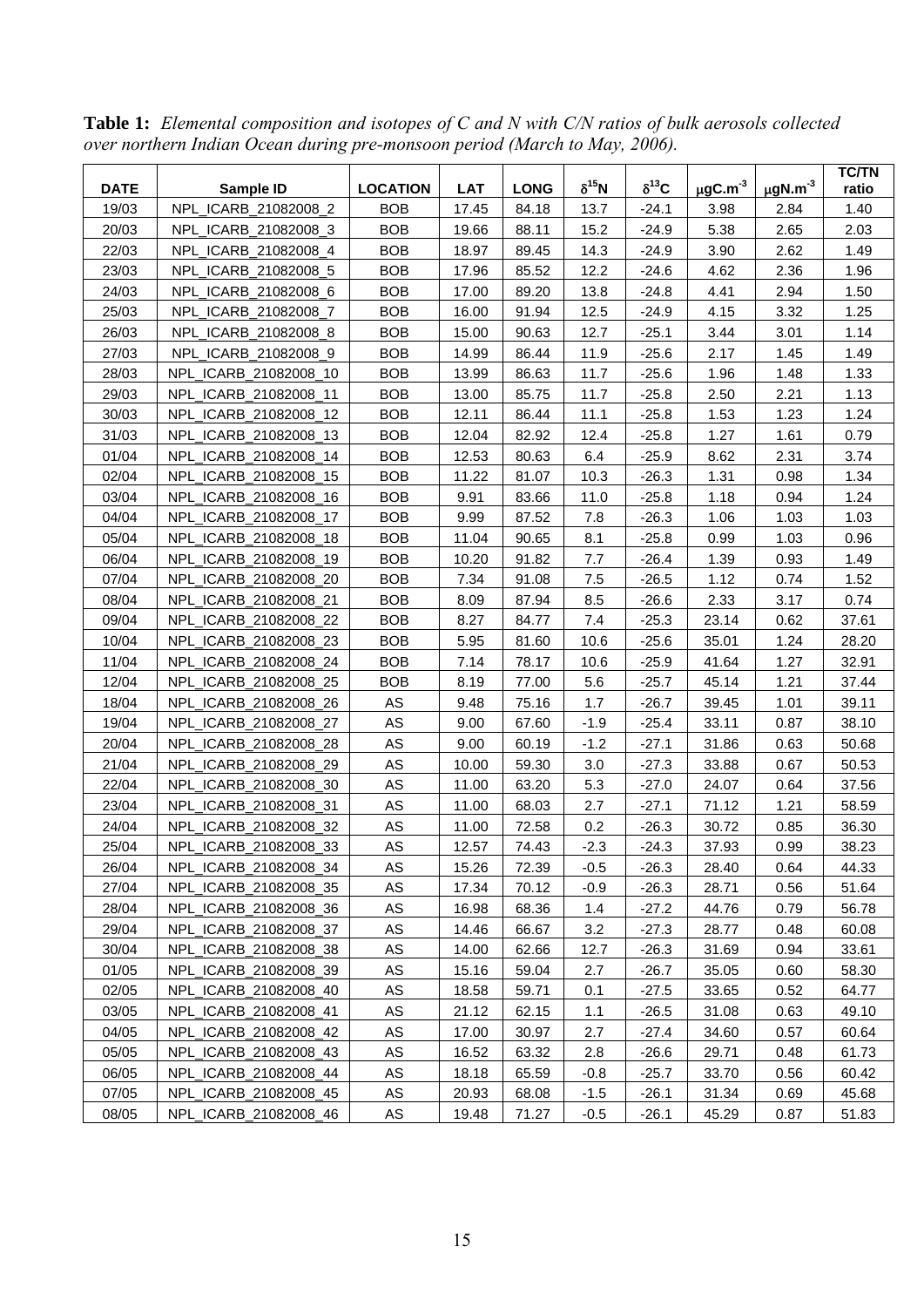Table 2: *Elemental concentrations of total C & N, their isotopes* <sup>δ</sup>*13C,* δ *15N, and C/N ratios of bulk aerosols collected over different continental locations over India during pre-monsoon period (February to March, 2009).*

| <b>Date</b><br>(dd/mo/yr) | <b>LOCATION</b>                 | Sample ID      | <b>LAT</b> | <b>LONG</b> | $\delta^{15}N$ | $\delta^{13}$ C | $\mu$ g $C_3$ .m <sup>-</sup> | $\mu$ g $N$ .m <sup>-</sup> | <b>TC/TN</b><br>ratio |
|---------------------------|---------------------------------|----------------|------------|-------------|----------------|-----------------|-------------------------------|-----------------------------|-----------------------|
| 14/2/09                   | <b>Bhubneswar</b>               | NPLAerosol_B1  | 20.30      | 85.83       | 13.0           | $-25.0$         | 28.9                          | 6.8                         | 4.3                   |
| 15/2/09                   | <b>Bhubneswar</b>               | NPLAerosol B2  | 20.30      | 85.83       | 11.7           | $-25.5$         | 33.2                          | 7.5                         | 4.4                   |
| 17/2/09                   | Delhi                           | NPLAerosol D1  | 28.63      | 77.17       | 9.5            | $-25.8$         | 32.6                          | 10.1                        | 3.2                   |
| 18/2/09                   | Delhi                           | NPLAerosol D2  | 28.63      | 77.17       | 10.7           | $-25.2$         | 51.6                          | 10.5                        | 4.9                   |
| 12/2/09                   | Nainital                        | NPLAerosol N1  | 29.40      | 79.44       | 5.3            | $-26.7$         | 17.1                          | 2.1                         | 8.3                   |
| 13/2/09                   | Nainital                        | NPLAerosol N2  | 29.39      | 79.46       | 5.2            | $-26.4$         | 15.8                          | 2.3                         | 7.0                   |
| 14/2/09                   | Nainital                        | NPLAerosol_N3  | 29.39      | 79.45       | 8.9            | $-26.5$         | 19.7                          | 2.4                         | 8.3                   |
| 13/3/09                   | Anantpur                        | Anantpur-7_1   | 20.04      | 86.33       | 9.1            | $-25.0$         | 31.8                          | 19.0                        | 1.7                   |
| 14/3/09                   | Anantpur                        | Anantpur-8_1   | 20.04      | 86.33       | 9.1            | $-24.6$         | 35.9                          | 4.2                         | 8.5                   |
| 15/3/09                   | Anantpur                        | Anantpur-9_1   | 20.04      | 86.33       | 10.3           | $-24.8$         | 28.1                          | 4.7                         | 5.9                   |
| 24/3/09                   | Nagpur                          | Nagpur-14_1    | 21.15      | 79.09       | 9.0            | $-25.4$         | 9.9                           | 5.1                         | 1.9                   |
| 25/3/09                   | Nagpur                          | Nagpur-15_1    | 21.15      | 79.09       | 11.9           | $-26.0$         | 12.1                          | 1.4                         | 8.8                   |
| 20/02/2009                | Goa                             | Aero_NIO09_1   | 15.46      | 73.80       | 5.79           | $-25.2$         | $-ND-$                        | $-ND-$                      | $-ND-$                |
| 25/02/2009                | Goa                             | Aero_NIO09_2   | 15.46      | 73.80       | 2.34           | $-25.08$        | $-ND-$                        | $-ND-$                      | $-ND-$                |
| 17/03/2009                | Goa                             | Aero_NIO09_3   | 15.46      | 73.80       | 6.1            | $-25.2$         | $-ND-$                        | $-ND-$                      | $-ND-$                |
| 03/04/2009                | Goa                             | Aero_NIO009_4  | 15.46      | 73.80       | 1.9            | $-24.5$         | $-ND-$                        | $-ND-$                      | $-ND-$                |
| 13/04/2010                | Road                            | NPL_Aero_CRRI  |            |             |                |                 |                               |                             |                       |
|                           | Traffic_CRRI                    | road           | 28.63      | 77.17       | 9.6            | $-25.3$         | 98.4                          | 4.5                         | 21.7                  |
| 18/04/2010                | Industrial area<br><b>NEERI</b> | NPL_Aero_NERRI | 21.15      | 79.09       | 8.9            | $-25.1$         | 48.5                          | 3.7                         | 13.3                  |

Table 3: *Elemental C and N concentrations, their isotopic values (* $\delta^{13}C$  *and*  $\delta^{15}N$ *) and C/N ratios of bulk aerosols collected from burning of different types of biomass used as fuels and typical end member values of road traffic and industrial areas in India.* 

| <b>Type of Fuel</b> | Sample ID       | $\delta^{15}$ N | $\delta^{13}$ C | $\mu$ gC.m <sup>-3</sup> | $\mu$ gN.m <sup>-3</sup> | <b>TC/TN</b><br>ratio |
|---------------------|-----------------|-----------------|-----------------|--------------------------|--------------------------|-----------------------|
| <b>Eukeliptus</b>   | NPLAerosol_UP2  | 14.3            | $-28.3$         | 9013.9                   | 294.4                    | 31.0                  |
| <b>Neem</b>         | NPLAerosol UP5  | 13.5            | $-28.4$         | 11562.2                  | 474.5                    | 24.8                  |
| Arhar               | NPLAerosol UP8  | 5.2             | $-28.3$         | 13523.5                  | 614.4                    | 22.5                  |
| Mustard stem        | NPLAerosol UP11 | 7.6             | $-28.4$         | 13891.6                  | 450.3                    | 31.6                  |
| Cowdung cake*       | NPLAerosol_UP13 | 8.1             | $-34.87*$       | 78979.5                  | 3695.1                   | 21.4                  |
| Babool              | NPLAerosol_UP22 | 14.3            | $-28.8$         | 21643.1                  | 2758.5                   | 7.9                   |
| Chilly stem         | NPLAerosol UP25 | 10.4            | $-25.9$         | 39662.6                  | 4989.9                   | 8.0                   |
| Desi Keekar         | NPLAerosol_UP28 | 14.4            | $-26.9$         | 77491.0                  | 3939.4                   | 19.7                  |
| Sheesham            | NPLAerosol UP40 | 20.5            | $-29.4$         | 11947.1                  | 1043.7                   | 11.7                  |
| Arandi              | NPLAerosol UP43 | 18.3            | $-26.9$         | 59645.6                  | 3222.3                   | 18.6                  |
| Coal -1             | Bi219-coal      | 8.7             | $-21.8$         | 7483.5                   | 181.7                    | 42.0                  |
| Coal -2             | Bi220-coal      | 7.1             | $-21.7$         | 9487.5                   | 173.2                    | 55.6                  |

\* *Lower confidence value and has not been used for considering average.*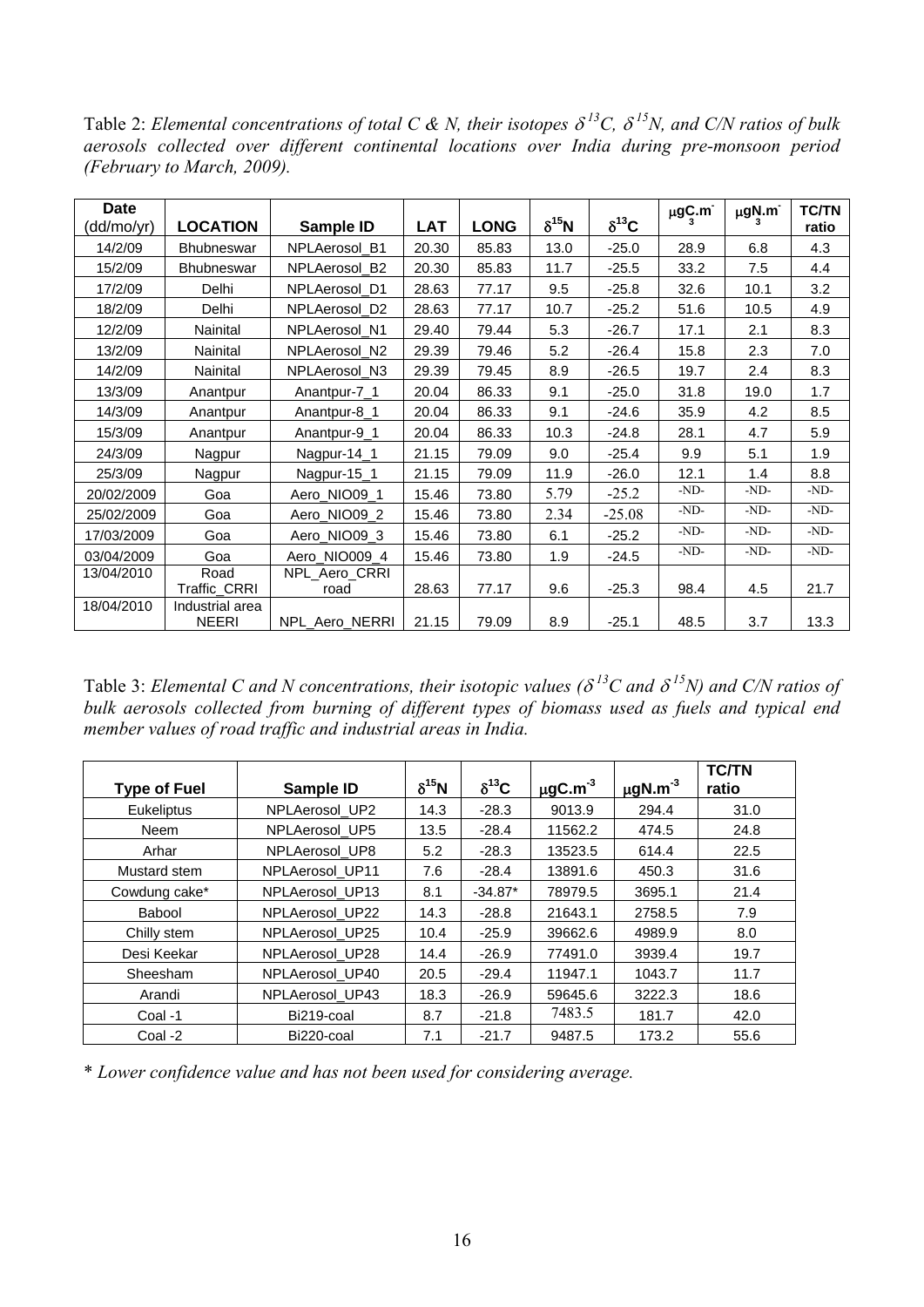## **Figures Captions**

**Figure 1:**  $\delta^{15}N$  and  $\delta^{13}C$  of bulk aerosol particles collected over AS and BOB during pre-monsoon *season of 2006. Black squares over India depict isotopic values observed on aerosols emitted from selected cites and typical road traffic area of Delhi-Mathura highway and industrial area of Nagpur (NEERI) (Table 2).* 

**Figure 2:** *TC and TN (*μ*g .m-3) and TC/TN wt. ratios of bulk aerosol particles collected over AS and BOB during pre-monsoon season of 2006. Black squares over India depict values observed on aerosols emitted from selected cites and typical road traffic area of Delhi-Mathura highway and industrial area of Nagpur (NEERI) (Table 2).* 

**Figure 3:** δ *13C and* <sup>δ</sup> *15N of aerosols over AS and BOB plotted against corresponding concentrations of TC and TN (* $\mu$ *g.m*<sup>-3</sup>) (*a-d*), *and with respect to each other (e,f).*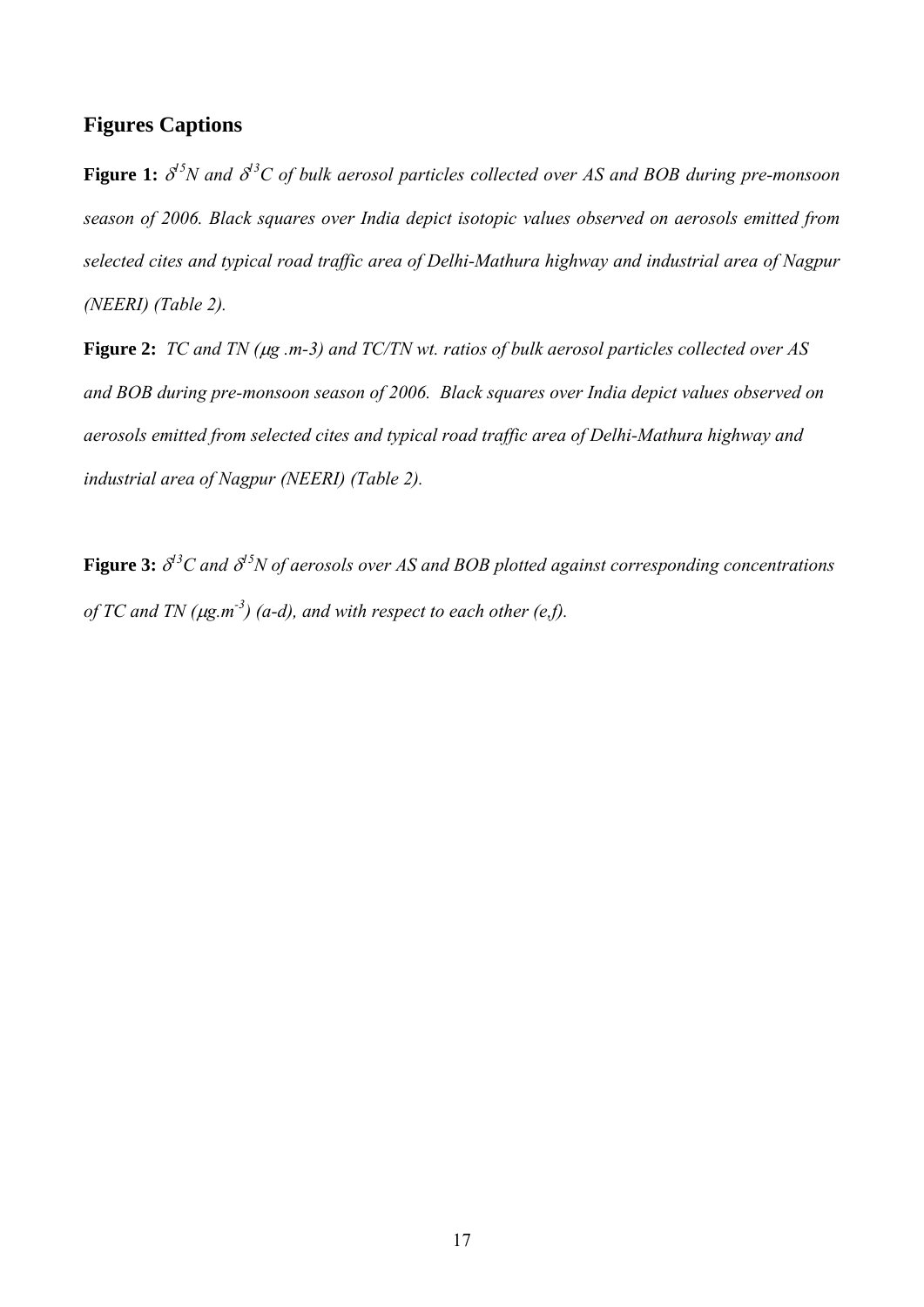Figure 1

 $(a)$ 

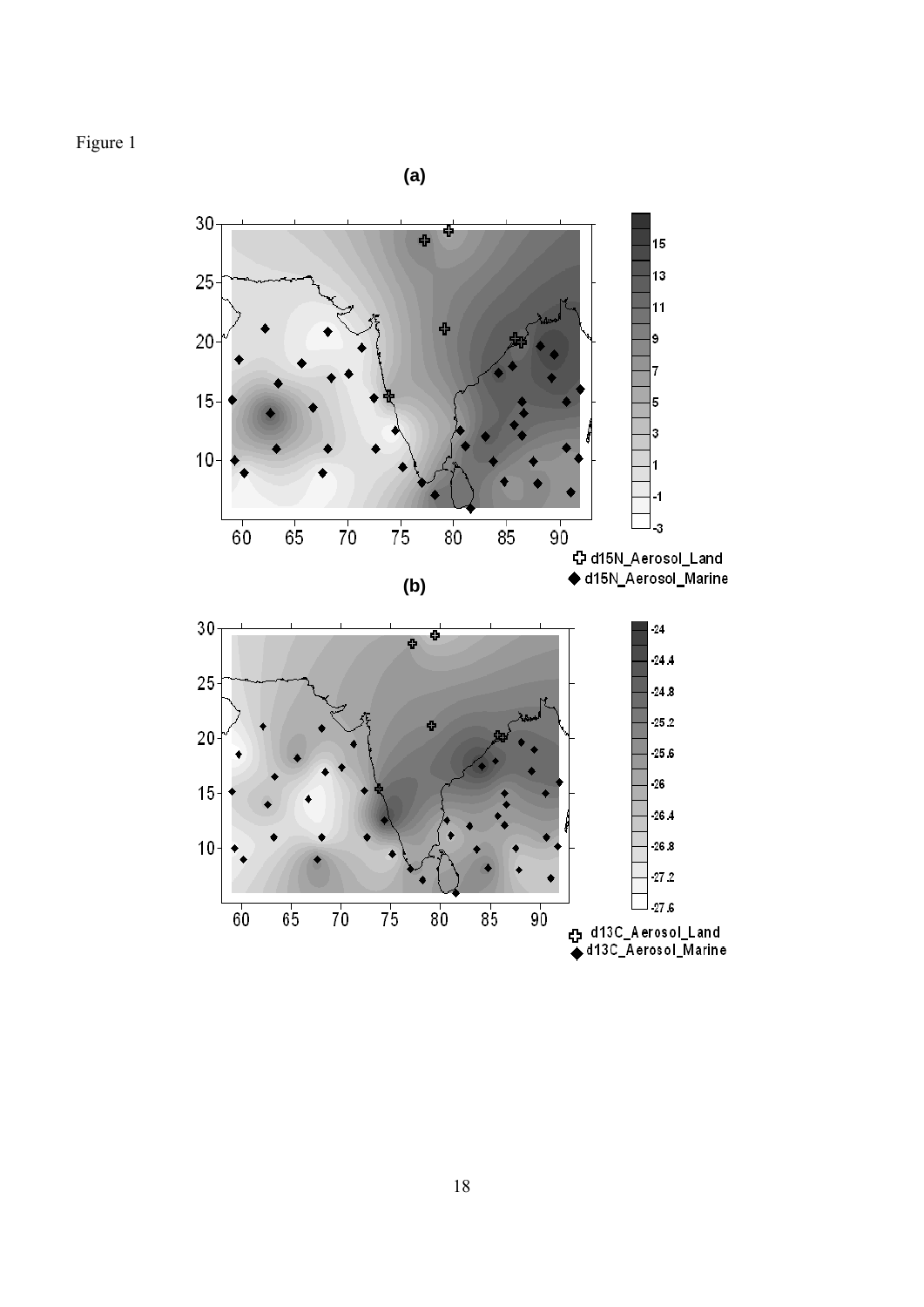Figure 2